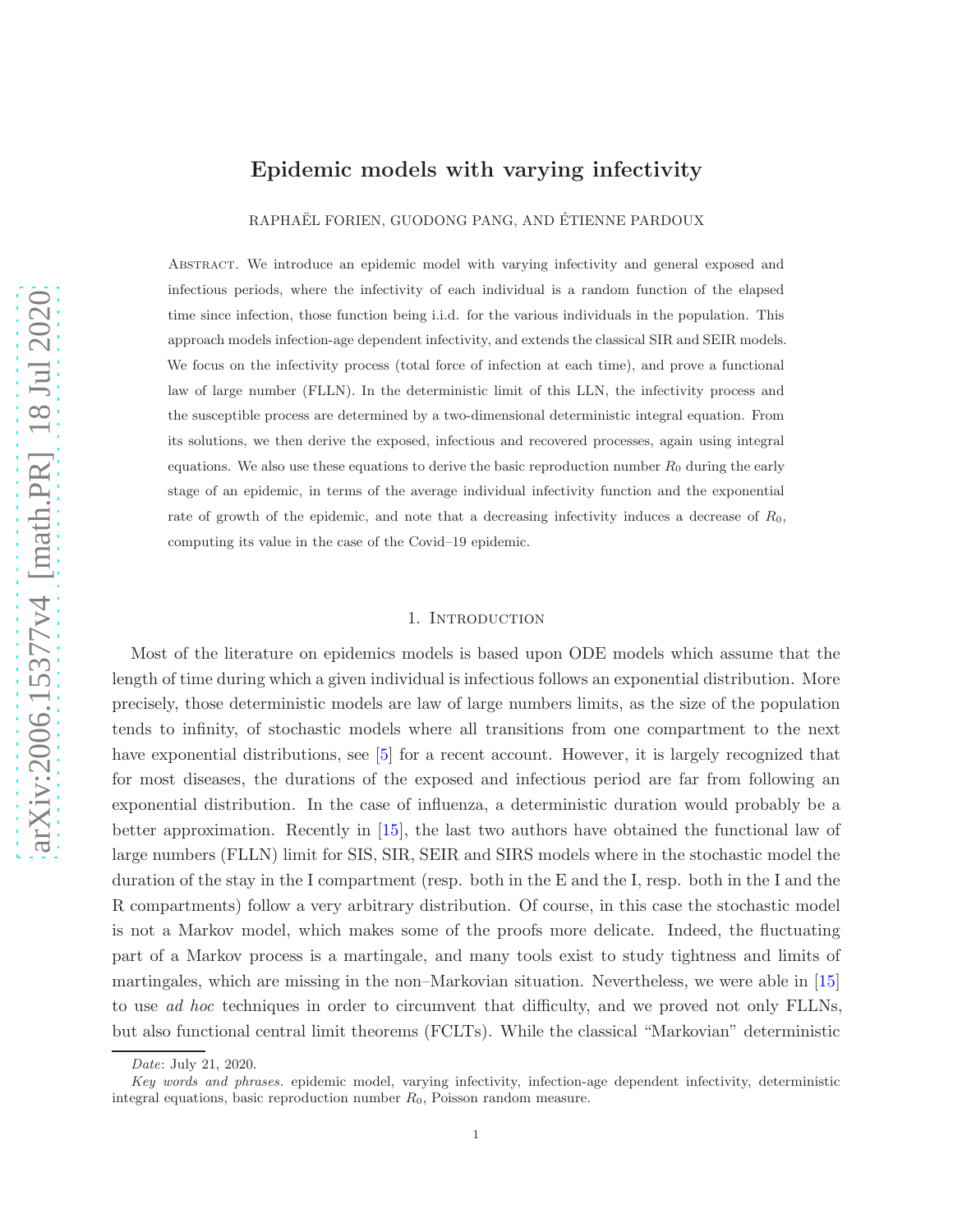models are ODEs, our more general and more realistic "non–Markovian" deterministic models are Volterra type integral equations of the same dimension as the classical ODE models. Recently in [\[7\]](#page-21-1), the authors used the approach in [\[15\]](#page-21-0) to describe the Covid-19 epidemic in France. The flexibility of the choice for the law of the infectious period was very helpful in order to write a realistic model with very few compartments, and our model follows better the data than Markov models.

The aim of the present paper is to go a step further in the direction of realistic models of epidemics. It has been established in [\[9\]](#page-21-2) that in the case of the Covid-19 disease, the infectivity of infectious individuals decreases after symptom onset. In fact it is believed that in most infectious diseases, the infectivity of infectious individuals depends upon the time since infection. This was already argued in [\[12\]](#page-21-3). However, in this work the duration of the infectious period follows essentially an exponential distribution. See also a recent paper in the study of Covid-19 pandemic [\[8\]](#page-21-4), which uses a transport PDE model (it is worth noting that following the original work in [\[12\]](#page-21-3), PDEs have been commonly used to capture the effect of age of infection in the epidemic literature, see, e.g., [\[10,](#page-21-5) [18,](#page-21-6) [11,](#page-21-7) [14\]](#page-21-8)). While our paper was already written, we discovered that the same deterministic model has already been described as an "age of infection epidemic model" in [\[2\]](#page-20-1) and the recent book [\[3,](#page-20-2) Chapter 4.5]. But the fact that it is the law of large numbers limit of a well specified stochastic model, which is our main result, seems to be new. Section 4.5.1 of the same book also contains the same SEIR model as in [\[15\]](#page-21-0), but again without any rigorous connection with a stochastic model.

The most realistic assumption is probably that this infectivity first increases continuously from 0, and then decreases back to 0. We shall however allow jumps in the random infectivity function, in order in particular to include the classical case of a constant infectivity during the infectious period. And we want to allow a very arbitrary law for the infectious (or exposed/infectious) period(s), as we did in [\[15\]](#page-21-0). In this work again, the FLLN limiting deterministic model is a Volterra type integral equation, which is of the same dimension as the corresponding classical ODE model, see Theorem [2.1.](#page-5-0) We treat only the case of SIR and SEIR models (see also Remark [2.4](#page-6-0) on the SIS and SIRS models), but we intend to extend in later publications our approach to other types of models, including models with age classes and spatial distribution, see [\[16\]](#page-21-9) for multi–patch models with general exposed and infectious durations. We will also establish in a further publication the FCLT associated to the FLLN established in the present paper.

Our approach in this paper is to assume that in the original stochastic finite population model, the infectivity of each individual is a random function of the time elapsed since his/her infection, those functions associated to various individuals being independent and identically distributed (i.i.d.). The total force of infection at each time is the aggregate infectivity of all the individuals that are currently infectious. We assume that the infectivity random functions can be piecewise continuous with a finite number of discontinuities, which includes all the commonly seen examples, in particular, constant infectivity over a given time interval as a special case. They are also allowed to start with a value zero for a period of time to generalize the SEIR model. These random functions then determine the durations of the exposed and infectious periods, and therefore, their corresponding probability distributions, which can be very general.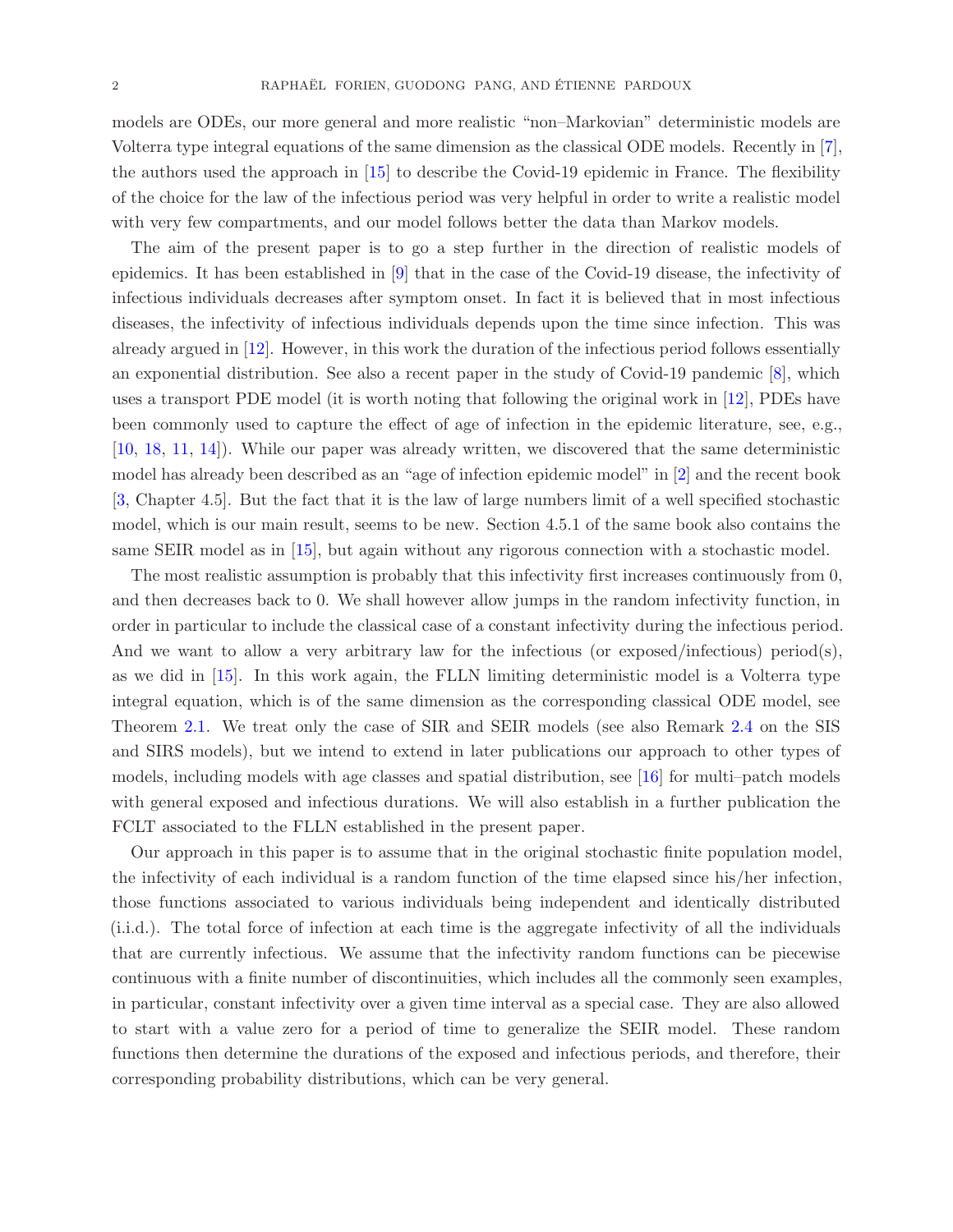Under the i.i.d. assumptions of these infectivity random functions of the various individuals, we prove a functional law of large numbers for the infectivity process, together with the counting processes for the susceptible, exposed, infectious and recovered individuals. The infectivity and susceptible functions in the limit are uniquely determined by a two-dimensional Volterra integral equation. Given these two functions, the exposed, infectious and recovered functions in the limit are given by Volterra integral equations. They generalize the integral equations in the standard SIR/SEIR models with general exposed and infectious periods in [\[15\]](#page-21-0). Our proofs are based upon Poisson random measures associated with the infectivity process, which helps us to establish tightness and convergence, and further develops the techniques in [\[15\]](#page-21-0).

Our limiting integral equations can be easily solved numerically. For the standard SIR/SEIR model with general exposed and infectious periods, the integral equations are implemented to estimate the state of the Covid-19 pandemic in France in [\[7\]](#page-21-1). We also refer the readers to another recent work by Fodor et al. [\[20\]](#page-21-10) which argues that integral equations (in the case of deterministic infectious periods) should be used instead of ODEs since the latter may significantly underestimate the initial basic reproduction number  $R_0$ . We claim that our model may be used to better predict the trajectory of the epidemic, especially at the beginning of the epidemic and when certain control measures like lockdown and reopening are implemented.

We also study the linearized version of our model corresponding to the early phase of the epidemic, during which the proportion of susceptible individuals essentially does not change, whose solution is an exponential function (Theorem [2.2\)](#page-9-0). We then deduce from that analysis a formula for the basic reproduction number  $R_0$ , as an explicit function of the average infectivity function and the exponential rate of growth  $\rho$ , which is obtained by observing the epidemic. This result extends the well known result in the exponential case (see for example equation  $(1)$  in  $[4]$ ), and also the result recently established for the SEIR model with general exposed and infectious periods [\[7\]](#page-21-1). Note however that our formula for  $R_0$  already appears on page 141 of the recent book [\[3\]](#page-20-2). We compute explicitly the value of  $R_0$  for different values of two unknown parameters for the case of the early phase of the Covid–19 epidemic in France, assuming a decrease of the infectivity compatible with the results in [\[9\]](#page-21-2). We see that the decrease of the infectivity with age–infection induces a decrease of  $R_0$ .

The paper is organized as follows. In Section 2, we formulate our stochastic model, make precise all assumptions, state our two main results: the FLLN, which is stated as Theorem [2.1,](#page-5-0) and the result concerning the linearized model for the early phase of the epidemic, Theorem [2.2,](#page-9-0) and finally compute  $R_0$  in the case of the early phase of the French Covid–19 epidemic. Section 3 is devoted to the proof of Theorem [2.2,](#page-9-0) and Section 4 to the proof of Theorem [2.1.](#page-5-0)

### 2. Model and Results

2.1. Model description. All random variables and processes are defined in a common complete probability space  $(\Omega, \mathcal{F}, \mathbb{P})$ . We consider a generalized SEIR epidemic model where each infectious individual has an infectivity that is randomly varying with the time elapsed since infection. As usual, the population consists of four groups of individuals, susceptible, exposed, infectious and recovered.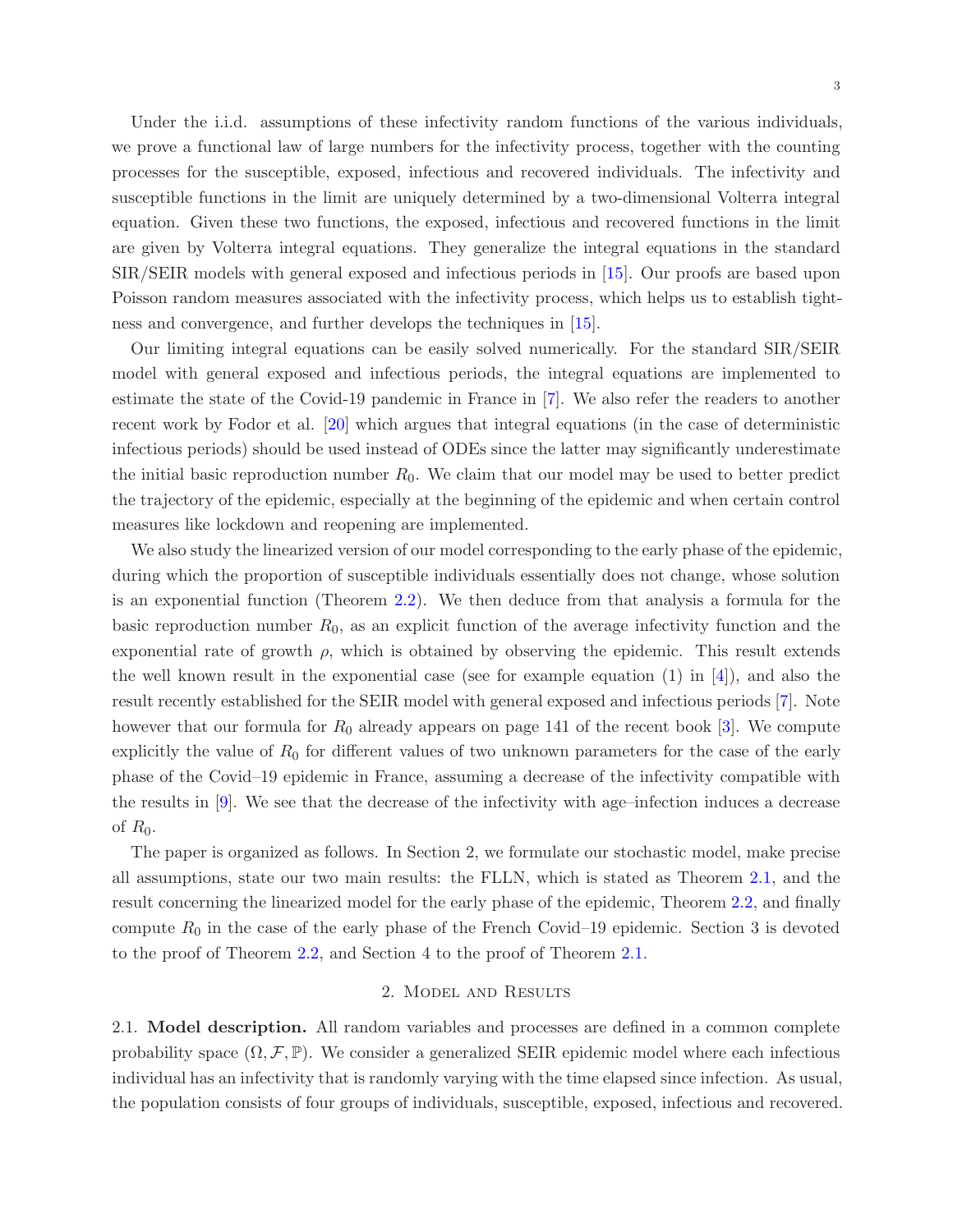Let N be the population size, and  $S^{N}(t)$ ,  $E^{N}(t)$ ,  $I^{N}(t)$ ,  $R^{N}(t)$  denote the sizes of the four groups, respectively. We have the balance equation  $N = S^{N}(t) + E^{N}(t) + I^{N}(t) + R^{N}(t)$  for  $t \ge 0$ . Assume that  $R^{N}(0) = 0$ ,  $S^{N}(0) > 0$  and  $E^{N}(0) + I^{N}(0) > 0$  such that  $S^{N}(0) + E^{N}(0) + I^{N}(0) = N$ . Let  $A^{N}(t)$  be the cumulative number of individuals that become infected in  $(0, t]$  for  $t \geq 0$  and denote the associated event times as  $\tau_i^N$ ,  $i = 1, ..., A^N(t)$ .

Note that an infected individual is either exposed or infectious. More precisely, he/she is first exposed, then infectious. Let us first consider those individuals who are infected after time 0 (i.e. they are in the S compartment at time 0). The *i*-th infected individual is infected at time  $\tau_i^N$ . He/she is first Exposed during the time interval  $[\tau_i^N, \tau_i^N + \zeta_i]$ . Then he/she is infectious during the time interval  $(\tau_i^N + \zeta_i, \tau_i^N + \zeta_i + \eta_i)$ , and finally removed on the time interval  $[\tau_i^N + \zeta_i + \eta_i, +\infty)$ . In fact, to this individual is attached an infectivity process  $\{\lambda_i(t): t \geq 0\}$ , which is a random right–continuous function such that

<span id="page-3-0"></span>
$$
\lambda_i(t) \begin{cases} = 0, & \text{if } 0 \le t < \zeta_i, \\ > 0, & \text{if } \zeta_i < t < \zeta_i + \eta_i, \\ = 0, & \text{if } t \ge \zeta_i + \eta_i. \end{cases} \tag{2.1}
$$

We shall formulate some assumptions on the functions  $\lambda_i$  below. Let us just say for now that the collection of the functions  $\{\lambda_i(\cdot)\}_{i\geq 1}$  are i.i.d. Since

<span id="page-3-1"></span>
$$
\zeta_i = \inf\{t > 0, \ \lambda_i(t) > 0\}, \quad \text{and } \zeta_i + \eta_i = \inf\{t > 0, \ \lambda_i(r) = 0, \ \forall r \ge t\},\tag{2.2}
$$

the collection of random vectors  $(\zeta_i, \eta_i)_{i \geq 1}$  is also i.i.d.

Each initially exposed individual is associated with an infectivity process  $\lambda_j^0(t)$ ,  $j = 1, \ldots, E^N(0)$ , with càdlàg paths, which are assumed to be i.i.d. and be such that

<span id="page-3-2"></span>
$$
\zeta_j^0 = \inf\{t > 0, \ \lambda_j^0(t) > 0\} > 0 \text{ a.s.} \quad \text{and } \zeta_j^0 + \eta_j^0 = \inf\{t > 0, \ \lambda_j^0(r) = 0, \ \forall r \ge t\}. \tag{2.3}
$$

Each initially infectious individual is associated with an infectivity process  $\lambda_k^{0,l}$  $_{k}^{0,I}(t), k = 1, \ldots, I^{N}(0),$ with càdlàg paths, which are also assumed to be i.i.d. and such that

<span id="page-3-3"></span>
$$
\inf\{t>0, \lambda_k^{0,I}(t)>0\} = 0 \text{ a.s.} \quad \text{and } \eta_k^{0,I} = \inf\{t>0, \lambda_k^{0,I}(r)=0, \forall r \ge t\}. \tag{2.4}
$$

We will write  $(\zeta, \eta)$  (resp.  $(\zeta^0, \eta^0)$ , resp.  $\eta^{0,I}$ ) for a vector which has the same law as  $(\zeta_i, \eta_i)$  (resp.  $(\zeta_j^0, \eta_j^0)$ , resp.  $\eta_k^{0,1}$ <sup>0,*l*</sup>). Let  $H(du, dv)$  denote the law of  $(\zeta, \eta)$ ,  $H_0(du, dv)$  that of  $(\zeta^0, \eta^0)$  and  $F_{0,I}$  the c.d.f. of  $\eta^{0,I}$ . We define moreover

$$
\Phi(t) := \int_0^t \int_0^{t-u} H(du, dv) = \mathbb{P}(\zeta + \eta \le t), \ \Psi(t) := \int_0^t \int_{t-u}^{\infty} H(du, dv) = \mathbb{P}(\zeta \le t < \zeta + \eta),
$$
\n
$$
\Phi_0(t) := \int_0^t \int_0^{t-u} H_0(du, dv) = \mathbb{P}(\zeta^0 + \eta^0 \le t), \ \Psi_0(t) := \int_0^t \int_{t-u}^{\infty} H_0(du, dv) = \mathbb{P}(\zeta^0 \le t < \zeta^0 + \eta^0),
$$
\n
$$
F_{0,I}(t) := \mathbb{P}(\eta^{0,I} \le t).
$$

We shall also write

$$
H(du, dv) = G(du)F(dv|u), \quad H_0(du, dv) = G_0(du)F_0(dv|u),
$$

i.e., G is the c.d.f. of  $\zeta$  and  $F(\cdot|u)$  is the conditional law of  $\eta$ , given that  $\zeta = u$ ,  $G_0$  is the c.d.f. of  $\zeta^0$  and  $F_0(\cdot|u)$  is the conditional law of  $\eta^0$ , given that  $\zeta^0 = u$ . In the case of independent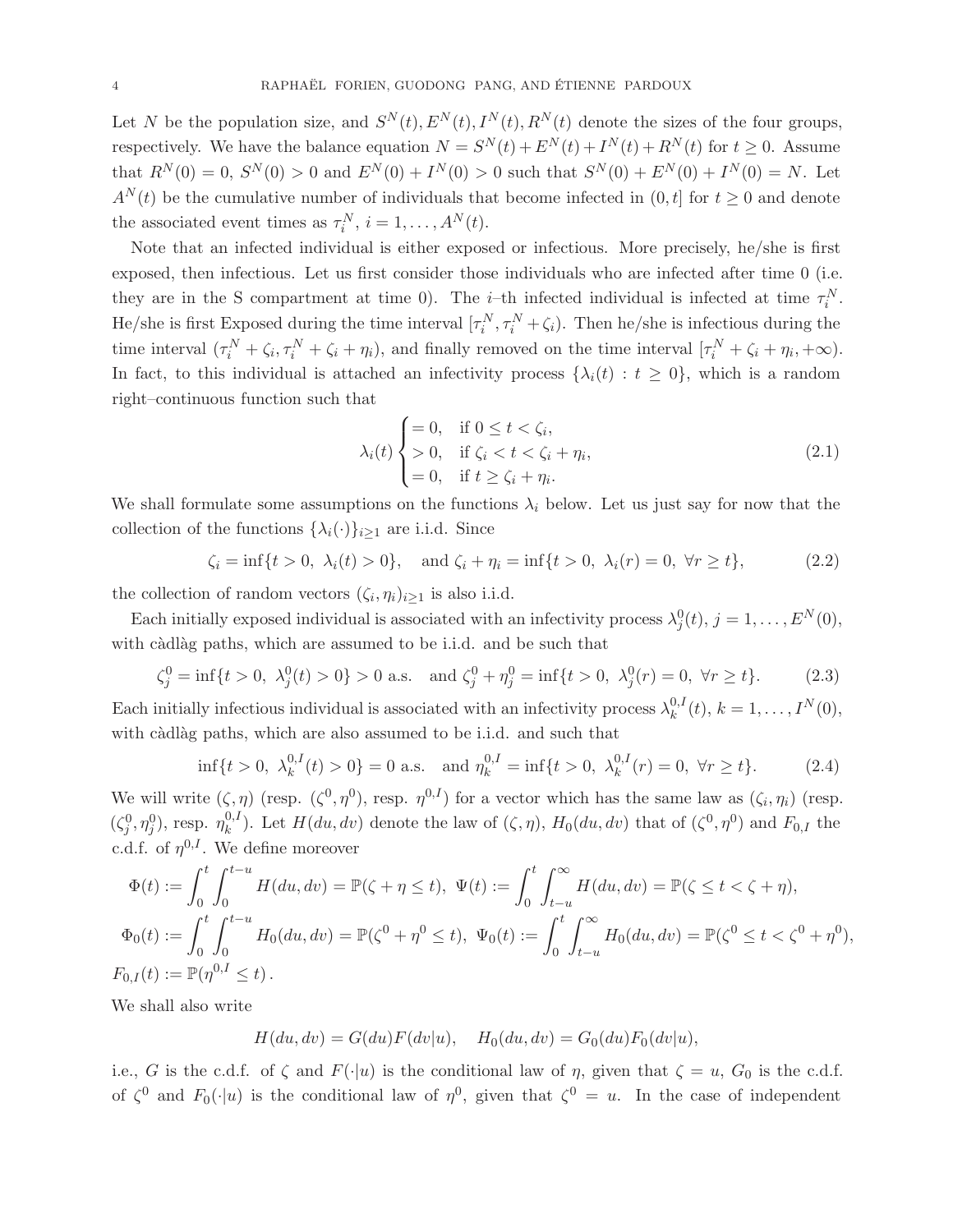exposed and infectious periods, it is reasonable that the infectious periods of the initially exposed individuals have the same distribution as the newly exposed ones, that is,  $F_0 = F$ . Note that in the independent case,  $\Psi(t) = G(t) - \Phi(t)$  and  $\Psi_0(t) = G_0(t) - \Phi_0(t)$ . Also, let  $G_0^c = 1 - G_0$ ,  $G^c = 1 - G$ ,  $F_{0,I}^c = 1 - F_{0,I}$ , and  $F^c = 1 - F$ .

The total force of infection which is exerted on the susceptibles at time  $t$  can be written as

$$
\mathfrak{I}^{N}(t) = \sum_{j=1}^{E^{N}(0)} \lambda_{j}^{0}(t) + \sum_{k=1}^{I^{N}(0)} \lambda_{k}^{0,I}(t) + \sum_{i=1}^{A^{N}(t)} \lambda_{i}(t - \tau_{i}^{N}), \quad t \ge 0.
$$
 (2.5)

Thus, the instantaneous infectivity rate function at time  $t$  is

$$
\Upsilon^{N}(t) = \frac{S^{N}(t)}{N} \mathfrak{I}^{N}(t), \quad t \ge 0.
$$
\n(2.6)

The infection process  $A^{N}(t)$  can be expressed by

$$
A^{N}(t) = \int_{0}^{t} \int_{0}^{\infty} \mathbf{1}_{u \leq \Upsilon^{N}(s)} Q(ds, du), \quad t \geq 0,
$$
\n(2.7)

where Q is a standard Poisson random measure (PRM) on  $\mathbb{R}^2_+$ , and we use  $\mathbf{1}_{\{\cdot\}}$  for the indicator function. One may observe that besides the PRM Q, the randomness in the epidemic dynamics comes only from the infectivity processes  $\{\lambda_j^0(t)\},\,\{\lambda_k^{0,I}\}$  $\{h_k^{0,I}(t)\}\$  and  $\{\lambda_i(t)\}\$  (the infectious periods  $\{\eta_j^0\},\$  $(\eta_k^{0,I}$  $\binom{0,1}{k}$  and  $\{\eta_i\}$  are induced from them).

The epidemic dynamics of the model can be described by

$$
S^{N}(t) = S^{N}(0) - A^{N}(t),
$$
  
\n
$$
E^{N}(t) = \sum_{j=1}^{E^{N}(0)} \mathbf{1}_{\zeta_{j}^{0} > t} + \sum_{i=1}^{A^{N}(t)} \mathbf{1}_{\tau_{i}^{N} + \zeta_{i} > t},
$$
  
\n
$$
I^{N}(t) = \sum_{j=1}^{E^{N}(0)} \mathbf{1}_{\zeta_{j}^{0} \le t < \zeta_{j}^{0} + \eta_{j}^{0}} + \sum_{k=1}^{I^{N}(0)} \mathbf{1}_{\eta_{k}^{0,I} > t} + \sum_{i=1}^{A^{N}(t)} \mathbf{1}_{\tau_{i}^{N} + \zeta_{i} \le t < \tau_{i}^{N} + \zeta_{i} + \eta_{i}},
$$
  
\n
$$
R^{N}(t) = \sum_{j=1}^{E^{N}(0)} \mathbf{1}_{\zeta_{j}^{0} + \eta_{j}^{0} \le t} + \sum_{k=1}^{I^{N}(0)} \mathbf{1}_{\eta_{k}^{0,I} \le t} + \sum_{i=1}^{A^{N}(t)} \mathbf{1}_{\tau_{i}^{N} + \zeta_{i} + \eta_{i} \le t}.
$$
\n(2.8)

In the case where  $\zeta_j^0 = 0$  and  $\zeta_i = 0$ , the model is a generalized SIR model, and  $E^N(t) \equiv 0$ .

2.2. FLLN. We first make the following assumptions on the distribution functions, infectivity functions, and the initial quantities.

<span id="page-4-0"></span>**Assumption 2.1.** *The c.d.f. G satisfies the following assumption: G can be written as*  $G = G_1 + G_2$ *,* where  $G_1(t) = \sum_i a_i \mathbf{1}(t \geq t_i)$  for a finite or countable number of positive numbers  $a_i$  and the *corresponding*  $t_i$  *such that*  $\sum_i a_i \leq 1$  *and*  $t_0 < t_1 < \ldots t_k < \ldots$ , *and*  $G_2$  *is Hölder continuous with*  $exponent \frac{1}{2} + \theta$  *for some*  $\theta > 0$ *, that is,*  $G_2(t + \delta) - G_2(t) \le c\delta^{1/2+\theta}$  *for some*  $c > 0$ *. Moreover, the conditional c.d.f.*  $F(\cdot|u)$  *satisfies the same assumption, uniformly in u.* 

We now state our assumptions on  $\lambda^0$ ,  $\lambda^{0,I}$  and  $\lambda$ .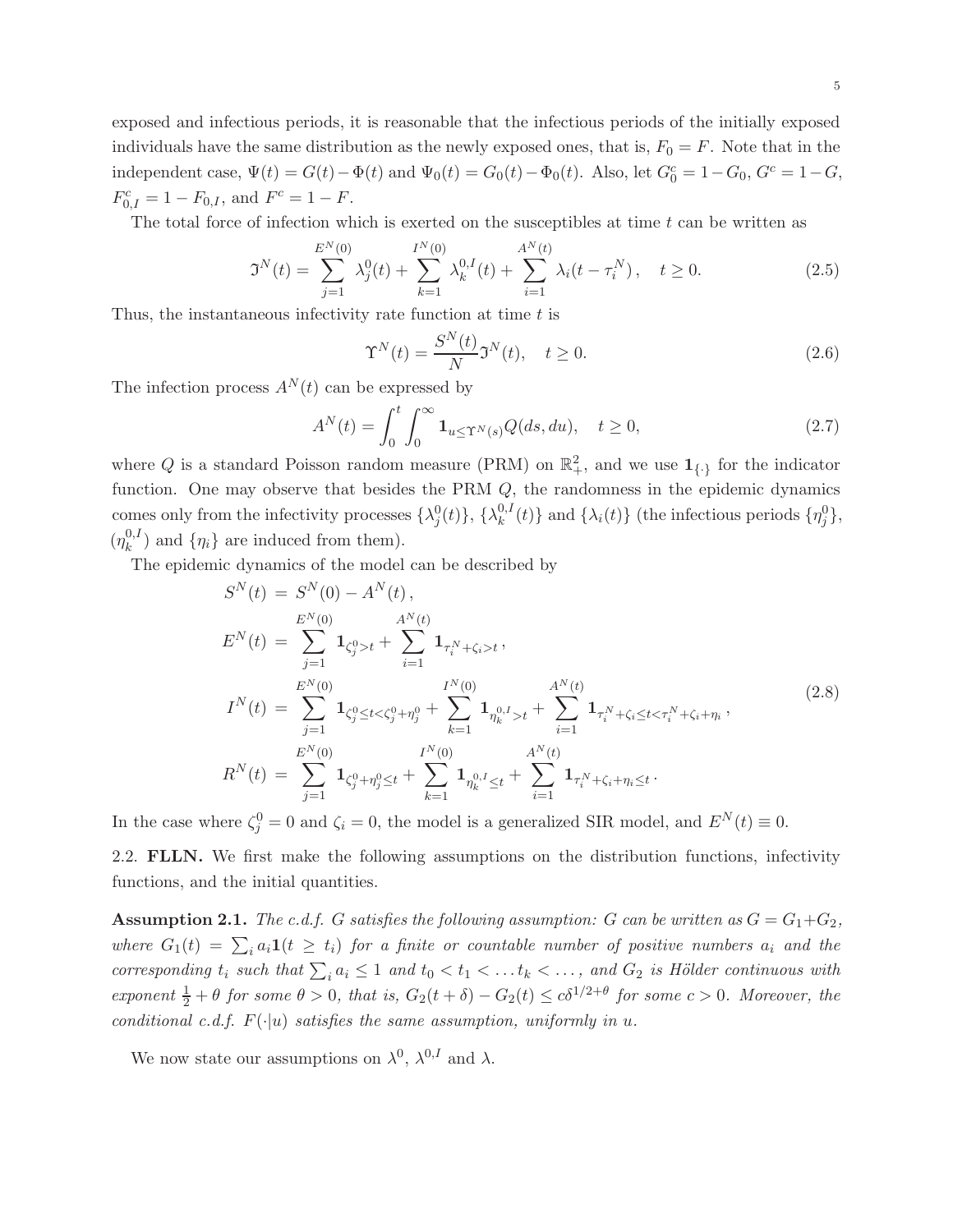<span id="page-5-1"></span>**Assumption 2.2.** *The random functions*  $\lambda(t)$  *(resp.*  $\lambda^{0}(t)$  *and resp.*  $\lambda^{0,I}(t)$  *), of which*  $\lambda_1(t), \lambda_2(t), \ldots$ *(resp.*  $\lambda_1^0(t), \lambda_2^0(t), \ldots$  *and resp.*  $\lambda_1^{0,1}$  $t_1^{0,I}(t), \lambda_2^{0,I}(t), \ldots$ ) are *i.i.d.* copies, satisfying the following prop*erties. There exists a constant*  $\lambda^* < \infty$  *such that*  $\sup_{t \in [0,T]} \max\{\lambda^0(t), \lambda^{0,I}(t), \lambda(t)\} \leq \lambda^*$  *almost surely.* In addition, there exist a given number  $k \geq 1$ , a random sequence  $0 = \xi^0 \leq \xi^1 \leq \cdots \leq \xi^k = \eta$ and random functions  $\lambda^j \in C(\mathbb{R}_+;\mathbb{R}_+), 1 \leq j \leq k$  such that

$$
\lambda(t) = \sum_{j=1}^{k} \lambda^{j}(t) \mathbf{1}_{[\xi^{j-1}, \xi^{j})}(t).
$$
\n(2.9)

*Moreover, denoting by*  $F_j$  *the c.d.f. of*  $\xi^j$ *, we assume that each*  $F_j$  *satisfies assumption* [2.1,](#page-4-0) and *that there exists a nondecreasing function*  $\varphi \in C(\mathbb{R}_+;\mathbb{R}_+)$  *with*  $\varphi(0) = 0$ *, such that*  $|\lambda^{j}(t) - \lambda^{j}(s)| \leq$  $\varphi(|t-s|)$  *almost surely, for all*  $t, s \geq 0, 1 \leq j \leq k$ .

Let  $\bar{\lambda}^0(t) = \mathbb{E}[\lambda^0(t)], \bar{\lambda}^{0,I}(t) = \mathbb{E}[\lambda^{0,I}(t)]$  and  $\bar{\lambda}(t) = \mathbb{E}[\lambda(t)]$  for  $t \geq 0$ . It is clear that  $\bar{\lambda}^0(t), \bar{\lambda}^{0,I}(t)$ and  $\lambda(t)$  are all càdàg.

**Remark 2.1.** We think that  $\lambda(t)$  being continuous is a good model of reality. However, the early *phase of the function*  $\lambda(t)$  *is not well known, since patients are tested only after symptom onset, and usually (this is the case in particular for the Covid–19) they may have been infectious (i.e., with*  $\lambda(t) > 0$  *prior to that. Consequently we should not exclude the possibility that*  $\lambda(t)$  *jumps to its maximum at time* ζ*, and the decreases continuously to* 0*.*

*Moreover, in order to include the "classical" models where*  $\lambda(t)$  *is first* 0 *during the exposed period, and then equal to a positive constant during the infectious period, as well as possible models of infectivity that would be piecewise constant, we allow*  $\lambda(t)$  *to have a given number of jumps.* 

Let  $\bar{X}^N := N^{-1}X^N$  for any process  $X^N$ . Let  $D = D([0, +\infty), \mathbb{R})$  denote the space of  $\mathbb{R}$ -valued càdlàg functions defined on [0, + $\infty$ ). Throughout the paper, convergence in D means convergence in the Skorohod  $J_1$  topology, see Chapter 3 of [\[1\]](#page-20-4). Also,  $D<sup>k</sup>$  stands for the k-fold product equipped with the product topology.

<span id="page-5-2"></span>**Assumption 2.3.** Assume that there exist deterministic constants  $\bar{E}(0), \bar{I}(0) \in [0,1]$  such that  $0 < \bar{E}(0) + \bar{I}(0) < 1$ , and  $(\bar{E}^N(0), \bar{I}^N(0)) \to (\bar{E}(0), \bar{I}(0)) \in \mathbb{R}^2_+$  in probability as  $N \to \infty$ .

<span id="page-5-0"></span>Theorem 2.1. *Under Assumptions [2.1,](#page-4-0) [2.2](#page-5-1) and [2.3,](#page-5-2)*

 $(\bar{S}^N, \bar{S}^N, \bar{E}^N, \bar{I}^N, \bar{R}^N) \to (\bar{S}, \bar{S}, \bar{E}, \bar{I}, \bar{R}) \text{ in } D^5 \text{ as } N \to \infty,$  (2.10)

*in probability, locally uniformly in* t. The limits  $\overline{S}$  and  $\overline{S}(t)$  are the unique solution of the following *system of Volterra integral equations*

<span id="page-5-3"></span>
$$
\bar{S}(t) = 1 - \bar{I}(0) - \int_0^t \bar{S}(s)\bar{\mathfrak{I}}(s)ds , \qquad (2.11)
$$

<span id="page-5-4"></span>
$$
\bar{\mathfrak{I}}(t) = \bar{E}(0)\bar{\lambda}^0(t) + \bar{I}(0)\bar{\lambda}^{0,I}(t) + \int_0^t \bar{\lambda}(t-s)\bar{S}(s)\bar{\mathfrak{I}}(s)ds,
$$
\n(2.12)

and the limit  $(E, \bar{I}, \bar{R})$  *is given by the following integral equations:* 

$$
\bar{E}(t) = \bar{E}(0)G_0^c(t) + \int_0^t G^c(t-s)\bar{S}(s)\bar{S}(s)ds,
$$
\n(2.13)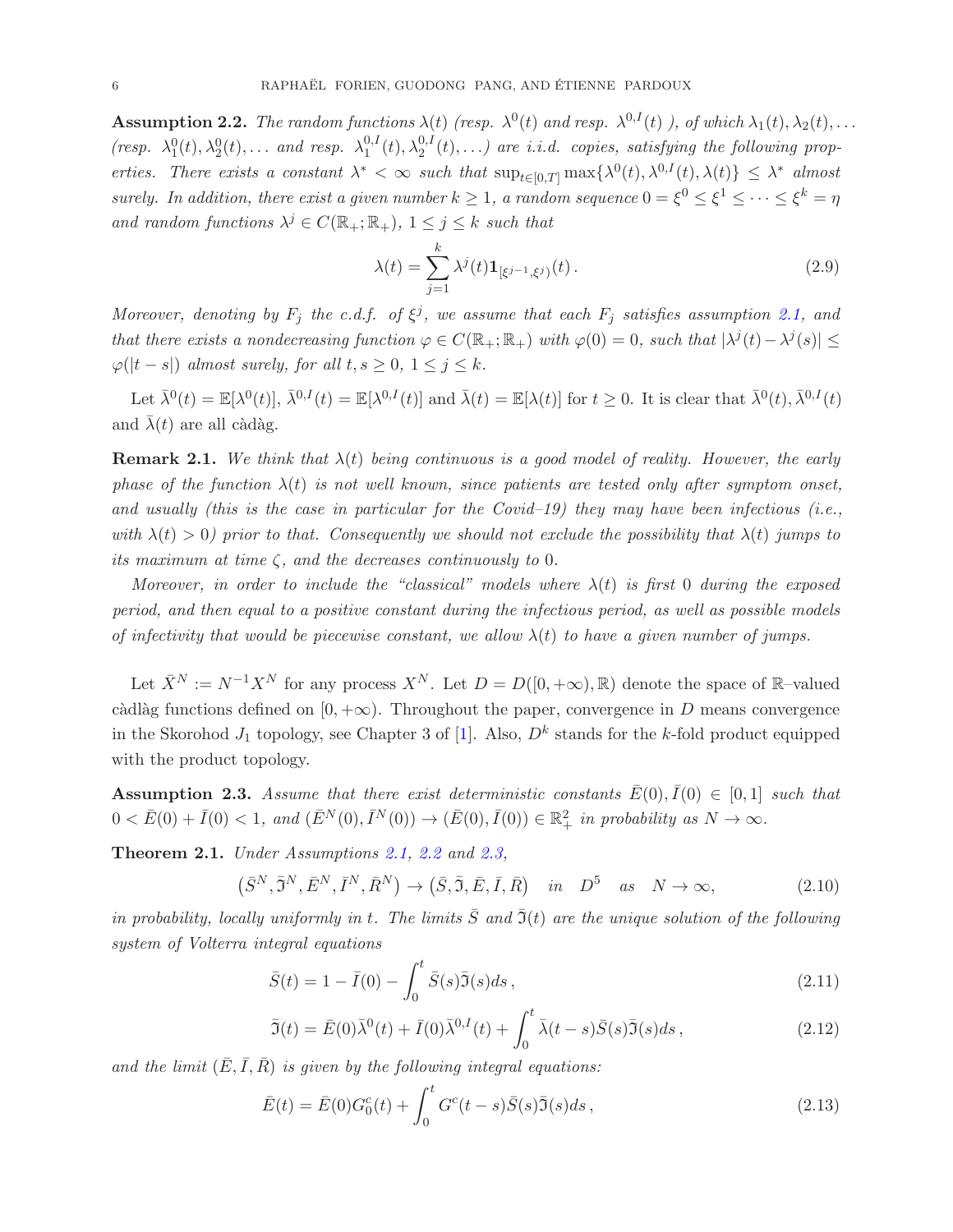<span id="page-6-1"></span>
$$
\bar{I}(t) = \bar{I}(0)F_{0,I}^{c}(t) + \bar{E}(0)\Psi_{0}(t) + \int_{0}^{t} \Psi(t-s)\bar{S}(s)\bar{\Im}(s)ds, \qquad (2.14)
$$

$$
\bar{R}(t) = \bar{I}(0)F_{0,I}(t) + \bar{E}(0)\Phi_0(t) + \int_0^t \Phi(t-s)\bar{S}(s)\bar{\mathfrak{I}}(s)ds.
$$
\n(2.15)

*The limit*  $\bar{S}$  *is in* C, and the limits  $\bar{S}$ ,  $\bar{E}$ ,  $\bar{I}$ ,  $\bar{R}$  are *in* D. If  $\bar{\lambda}^0$  *and*  $\bar{\lambda}^{0,I}$  *are continuous, then*  $\bar{S}$  *is in*  $C$ , and if  $G_0$  and  $F_{0,I}$  are continuous, then  $\overline{E}, \overline{I}, \overline{R}$  are in  $C$ .

 $\bf{Remark 2.2.}$  *If we suppose only that Assumption [2.3](#page-5-2) is valid, and*  $\sup_{t\in[0,T]}\max\{\lambda^0(t),\lambda^{0,I}(t),\lambda(t)\}\leq\frac{1}{2}$  $\lambda^*$  almost surely, then Theorem [2.1](#page-5-0) remains valid, but with the convergence in probability in  $D^5$ *being replaced by the convergence in probability in*  $L_{loc}^p(0, +\infty; \mathbb{R}^5)$ *, for any*  $p \geq 1$ *.* 

Note that in the case where  $\zeta = \zeta^0 = 0$  a.s. (i.e., an infected individual is immediately infectious) and  $E^{N}(0) = 0$ , there is no exposed period, then we find the generalized SIR model, which reads

$$
\bar{S}(t) = 1 - \bar{I}(0) - \int_0^t \bar{S}(s)\bar{J}(s)ds,
$$
  
\n
$$
\bar{J}(t) = \bar{I}(0)\bar{\lambda}^0(t) + \int_0^t \bar{\lambda}(t-s)\bar{S}(s)\bar{J}(s)ds,
$$
  
\n
$$
\bar{I}(t) = \bar{I}(0)F_{0,I}^c(t) + \int_0^t F^c(t-s)\bar{S}(s)\bar{J}(s)ds,
$$
  
\n
$$
\bar{R}(t) = \bar{I}(0)F_{0,I}(t) + \int_0^t F(t-s)\bar{S}(s)\bar{J}(s)ds,
$$

where F is the c.d.f. of the infectious duration  $\eta$  of newly infected individuals and  $F_{0,I}$  is the c.d.f. of the infectious duration  $\eta^{0,I}$  of initially infectious individuals.

Remark 2.3. The above result generalizes both our SIR and our SEIR FLLN results in [\[15\]](#page-21-0).

*The SIR model in* [\[15\]](#page-21-0) *is the particular case of the present result, where*  $\lambda(t) = \lambda \mathbf{1}_{t \leq \eta}$ ,  $\eta$  *being the random duration of the infectious period. In this case,*  $\bar{\lambda}(t) = \lambda F^{c}(t)$ , *if* F *is the c.d.f. of*  $\eta$ , and  $F^c = 1 - F$ . Note that in this case  $\bar{J}(t) = \lambda \bar{I}(t)$ . Therefore, if we divide the  $\bar{J}$  equation by  $\lambda$ *, we find equation* [\(2.14\)](#page-6-1)*, which is also equation* (2.4) in [\[15\]](#page-21-0)*. If we assume that the law of*  $\eta$  *is exponential, then we are in the case of the classical SIR model.*

*The SEIR model in* [\[15\]](#page-21-0) *corresponds to the situation where*  $\lambda(t) = \lambda \mathbf{1}_{\zeta \le t \le \zeta + \eta}$ *, where*  $\zeta$  *is the duration of the exposed period (the time when the individual is infected, but not yet infectious), and*  $\eta$  is as above, while  $\lambda^0(t) = \lambda \mathbf{1}_{\zeta^0 \le t < \zeta^0 + \eta^0}$ . Then  $\bar{\lambda}(t) = \lambda [\mathbb{P}(\zeta \le t) - \mathbb{P}(\zeta + \eta \le t)] = \lambda \Psi(t)$ . If we *divide the*  $\Im$  *equation by*  $\lambda$ *, we find equation* [\(2.14\)](#page-6-1)*, which is also (3.15) in* [\[15\]](#page-21-0)*. If moreover*  $\zeta$  *and* η *are independent exponential random variables, then we are reduced to the classical SEIR model.*

<span id="page-6-0"></span>**Remark 2.4.** For the generalized SIS model, since  $\bar{S}(t) = 1 - \bar{I}(t)$ , it is clear that the epidemic dynamics in the FLLN is determined by the two-dimensional functions  $(\bar{3}, \bar{I})$  via the following *integral equations:*

$$
\bar{\mathfrak{I}}(t) = \bar{I}(0)\bar{\lambda}^{0,I}(t) + \int_0^t \bar{\lambda}(t-s)(1-\bar{I}(s))\bar{\mathfrak{I}}(s)ds,
$$
  

$$
\bar{I}(t) = \bar{I}(0)F_{0,I}^c(t) + \int_0^t F^c(t-s)(1-\bar{I}(s))\bar{\mathfrak{I}}(s)ds.
$$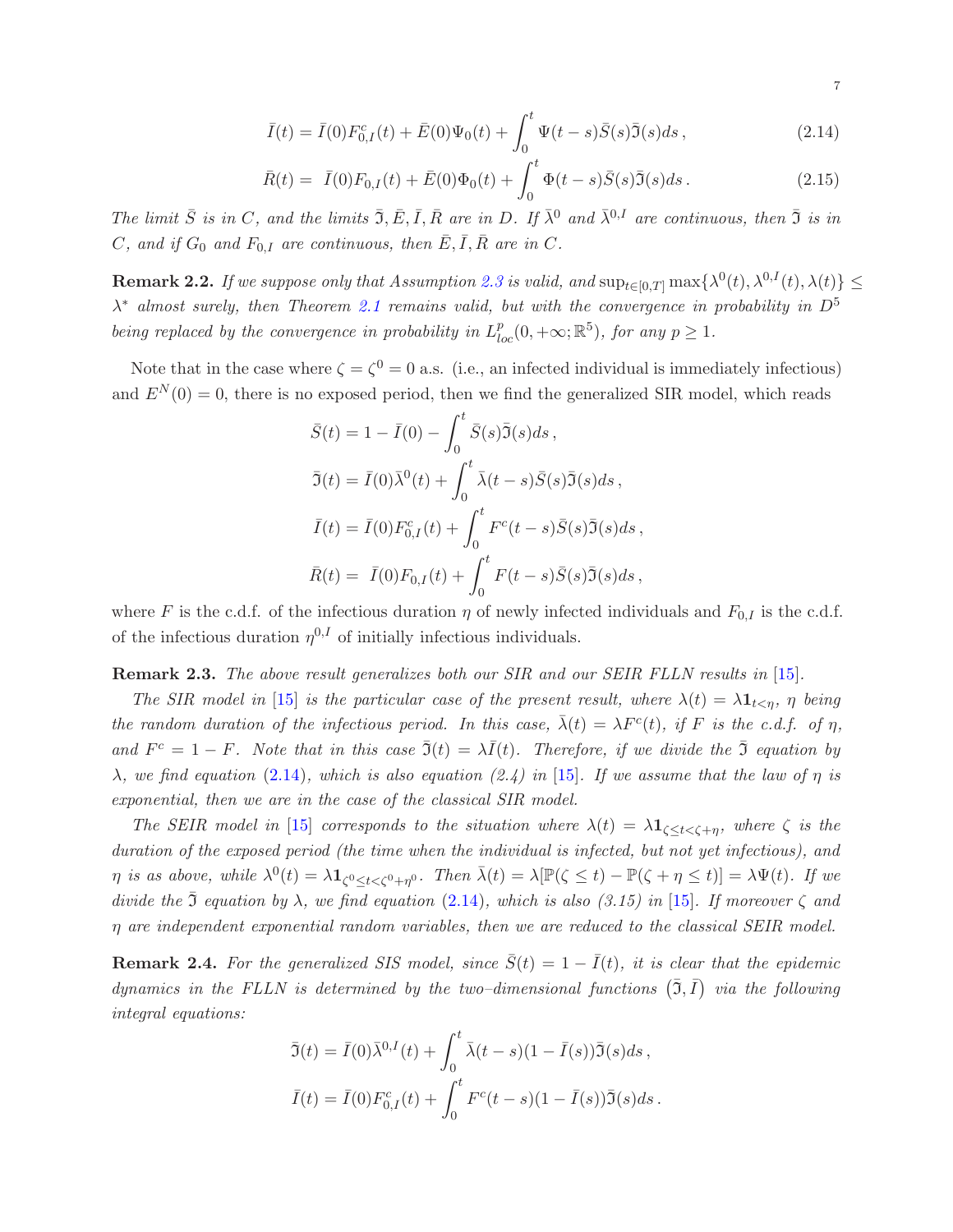*Recall that as shown in Theorem 2.3 of* [\[15\]](#page-21-0)*, in the SIS with general infectious periods,*  $\overline{\mathfrak{I}}(s) = \lambda \overline{I}(s)$ *,* and the epidemic dynamics is determined by the one-dimensional integral equation for I.

For the generalized SIRS model, the variables  $(\zeta_i, \eta_i)$  in our setup represent the infectious and  $recovered/immune\ periods\ of\ newly\ infected\ individuals,\ and\ similarly\ the\ variables\ (\zeta_j^0, \eta_j^0)\ represent$ *the infectious and immune periods of initially infectious individuals. We assume that there is no*  $initially\; immune\; individuals.\; Let\; I^N, R^N\; be\; the\; processes\; counting\; infectious\; and\; recovered/immune$ *individuals (corresponding to the notation*  $E^N$  *and*  $I^N$  *in the SEIR model). Of course, instead of* [\(2.1\)](#page-3-0), the infectivity function  $\lambda(t)$  should be positive only in the infectious periods  $[0,\zeta_i)$ *. Similarly,*  $\lambda_j^0(t)$  should be positive only over  $[0,\zeta_j^0)$ . The definitions of the variables  $(\zeta_i,\eta_i)$ ,  $(\zeta_j^0,\eta_j^0)$  in  $(2.2)$ and  $(2.3)$  also need to be modified accordingly in the natural way. The distribution functions  $G_0, F_{0,R}$ *are for initially infectious and immune periods, and* G, F *for newly infectious and immune periods, similarly for the notation*  $\Psi, \Psi_0, \Phi, \Phi_0$ . Then the epidemic dynamics of the generalized SIRS model *in the FLLN is determined by the three–dimensional functions*  $(\bar{3}, \bar{I}, \bar{R})$  *via the following integral equations:*

$$
\bar{\mathfrak{I}}(t) = \bar{I}(0)\bar{\lambda}^{0}(t) + \int_{0}^{t} \bar{\lambda}(t-s)\big(1-\bar{I}(s)-\bar{R}(s)\big)\bar{\mathfrak{I}}(s)ds,
$$
\n
$$
\bar{I}(t) = \bar{I}(0)G_{0}^{c}(t) + \int_{0}^{t} G^{c}(t-s)\big(1-\bar{I}(s)-\bar{R}(s)\big)\bar{\mathfrak{I}}(s)ds,
$$
\n
$$
\bar{R}(t) = \bar{I}(0)\Psi_{0}(t) + \int_{0}^{t} \Psi(t-s)\big(1-\bar{I}(s)-\bar{R}(s)\big)\bar{\mathfrak{I}}(s)ds.
$$

*Also recall that as shown in Theorem 3.3 of* [\[15\]](#page-21-0)*, in the SIRS model with general infectious and recovered periods,*  $\tilde{J}(s) = \lambda \overline{I}(s)$ *, and the epidemic dynamics is determined by the two–dimensional integral equation for*  $(\bar{I}, \bar{R})$ .

2.3. Estimation of the parameters during the early phase of an epidemic. In this subsection, we rewrite the infectivity function  $\lambda_i(t)$  in the following form :  $\mu \times \lambda_i(t)$ . Here  $\lambda_i(t)$  depends on each individual. We assume that its mean is known. The better the specific disease is known, the better this function  $\lambda(t)$  is known. It depends upon how the virus load evolves after infection on average. Now the factor  $\mu$  is of a different nature. It is related to social aspects: it is different in densely population cities and in rural areas. It is affected by measures like lockdown, which have been used during the spring of 2020 by many countries, in order to control the Covid–19 epidemic. The factor  $\mu$  is unknown. It is important to estimate  $\mu$ , in order to be able to use the model for predictions. We assume that  $\mu$  and  $(\lambda, \lambda_0)$  are independent, so that the mean of  $\lambda(t)$  equals  $\bar{\mu} \times \lambda(t)$ , where  $\bar{\mu} = \mathbb{E}[\mu]$ , and as above  $\bar{\lambda}(t) = \mathbb{E}[\lambda(t)]$ . Similarly for  $\lambda^0$ .

Now we simplify the formulation of our model. We do not change the model, but merge the two classes  $E$  and  $I$  into a unique class  $I$  of infected individuals, infected meaning either exposed or infectious. An individual who gets infected at time  $\tau_i^N$  is exposed on the time interval  $[\tau_i^N, \tau_i^N + \zeta_i]$ , then infectious on the time interval  $[\tau_i^N + \zeta_i, \tau_i^N + \zeta_i + \eta_i]$ , then he/she moves into the compartment R at time  $\tau_i^N + \zeta_i + \eta_i$ . The model is the same as in the previous subsections, but we follow globally the infected individuals, and do not distinguish in the dynamic of the epidemic between exposed and infectious individuals. We denote by F (resp.  $F_0$ ) the c.d.f. of the r.v.  $\zeta + \eta$  (resp. of the r.v.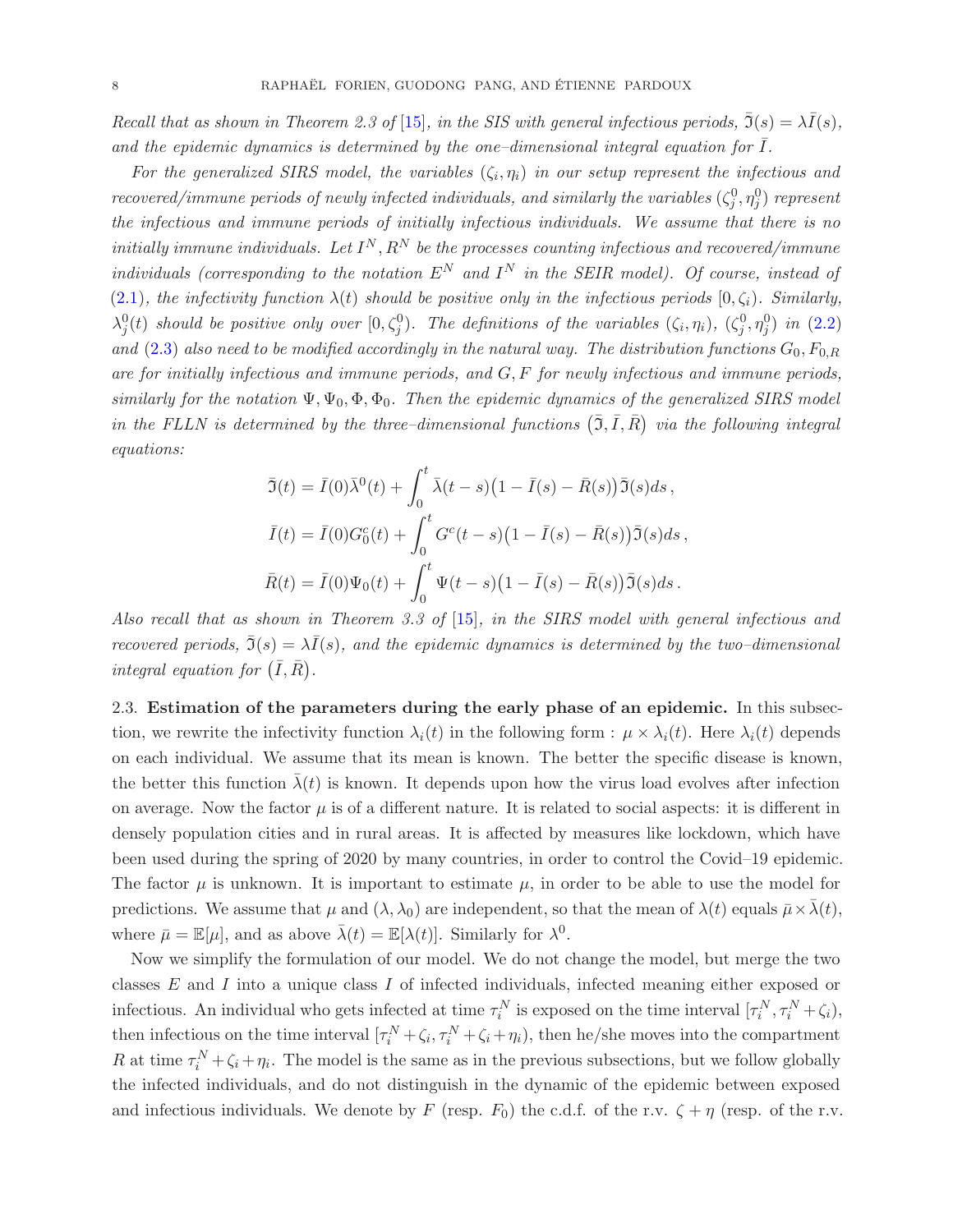$\zeta^0 + \eta^0$ ). Hence our LLN limiting equations, rewritten with the new factor  $\bar{\mu}$ , become

$$
\bar{S}(t) = 1 - \bar{I}(0) - \int_0^t \bar{S}(s)\bar{J}(s)ds,
$$
  
\n
$$
\bar{J}(t) = \bar{I}(0)\bar{\mu}\bar{\lambda}^0(t) + \bar{\mu}\int_0^t \bar{\lambda}(t-s)\bar{S}(s)\bar{J}(s)ds,
$$
  
\n
$$
\bar{I}(t) = \bar{I}(0)F_0^c(t) + \int_0^t F^c(t-s)\bar{S}(s)\bar{J}(s)ds,
$$
  
\n
$$
\bar{R}(t) = \bar{R}(0) + \bar{I}(0)F_0(t) + \int_0^t F(t-s)\bar{S}(s)\bar{J}(s)ds.
$$

(Note that Theorem [2.1](#page-5-0) can be easily extended to allow  $\bar{R}(0) > 0$ .) In order to avoid any ambiguity, note that  $\bar{J}(t)$  is the limit of  $\bar{J}^N(t) = N^{-1} \mathcal{J}^N(t)$ , where

$$
\mathfrak{I}^{N}(t) = \sum_{j=1}^{I^{N}(0)} \mu \lambda_{j}^{0}(t) + \sum_{i=1}^{A^{N}(t)} \mu \lambda_{i}(t - \tau_{i}^{N}).
$$

We will now linearize the above system. This means that we shall consider a phase of the epidemic during which the proportion of susceptible individuals does not change significantly (since in particular we consider a large population). For simplicity, we assume that  $S(t) \simeq 1$ , but if we were considering a second wave of an epidemic where part of the population is immunized, or consider a situation where part of the population has been vaccinated, that constant (or frozen) proportion could be smaller than one. Next we multiply the remaining quantities by  $N$ , the total population size, so we suppress the bars (which in particular introduces a different notation for the linearized system). In other words, we consider the system

$$
\mathfrak{I}(t) = I(0)\bar{\mu}\bar{\lambda}^{0}(t) + \bar{\mu}\int_{0}^{t} \bar{\lambda}(t-s)\mathfrak{I}(s)ds ,
$$
  
\n
$$
I(t) = I(0)F_{0}^{c}(t) + \int_{0}^{t} F^{c}(t-s)\mathfrak{I}(s)ds ,
$$
  
\n
$$
R(t) = R(0) + I(0)F_{0}(t) + \int_{0}^{t} F(t-s)\mathfrak{I}(s)ds .
$$
\n(2.16)

<span id="page-8-1"></span>The initial time and condition for the epidemic is typically unknown, so we assume that it has started some time in the past, and we look for a solution of the linear system

$$
\mathfrak{I}(t) = \bar{\mu} \int_{-\infty}^{t} \bar{\lambda}(t-s) \mathfrak{I}(s) ds,
$$
  
\n
$$
I(t) = \int_{-\infty}^{t} F^{c}(t-s) \mathfrak{I}(s) ds,
$$
  
\n
$$
R(t) = \int_{-\infty}^{t} F(t-s) \mathfrak{I}(s) ds.
$$
\n(2.17)

<span id="page-8-0"></span>As is well known, the early phase of an epidemic is characterized by the fact that the above quantities increase at exponential speed (which is to be expected in case of a linear system; at least if they increase). Therefore we look for a solution of the form

$$
\mathfrak{I}(t) = \boldsymbol{\iota}e^{\rho t}, \quad I(t) = \boldsymbol{i}e^{\rho t}, \quad R(t) = \boldsymbol{r}e^{\rho t}, \tag{2.18}
$$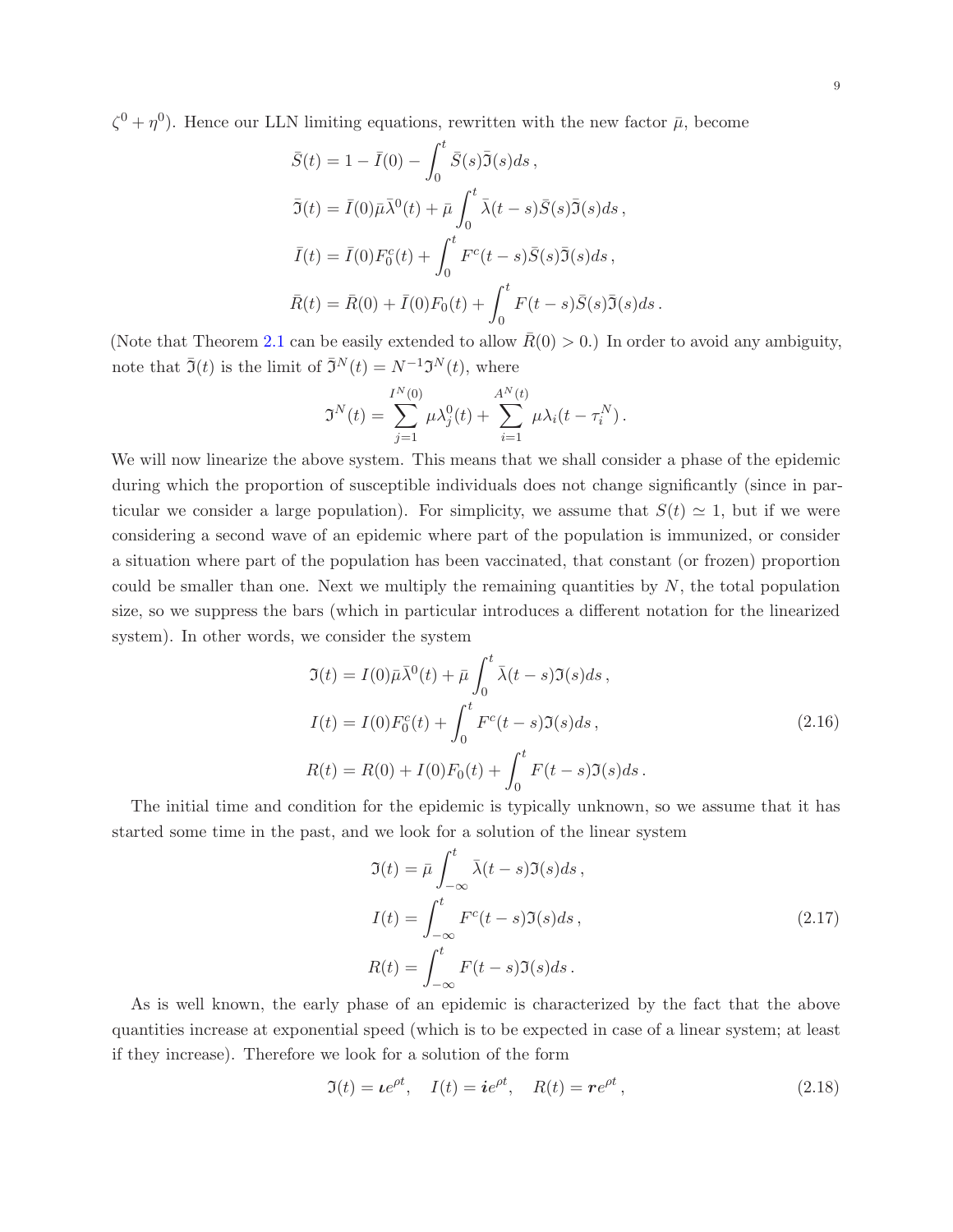with  $i + r = 1$ . Note that this initial condition is very arbitrary, it means intuitively that we start with all individuals susceptible, except one.

In the next theorem, we will not need that Assumptions [2.1](#page-4-0) and [2.2](#page-5-1) are valid, but only that  $\sup_{t\in[0,T]} \max\{\lambda^0(t),\lambda(t)\}\leq \lambda^*$  almost surely for some finite constant  $\lambda^*$ , and in addition that  $\int_0^\infty \overline{\lambda}(t)dt < \infty.$ 

<span id="page-9-0"></span>**Theorem 2.2.** *If*  $\bar{\mu} > 0$  *and*  $\rho > 0$  *satisfy* 

<span id="page-9-1"></span>
$$
\bar{\mu} = \left(\int_0^\infty \bar{\lambda}(t)e^{-\rho t}dt\right)^{-1},\tag{2.19}
$$

*and if we choose*

<span id="page-9-3"></span>
$$
\mathbf{u} = \rho, \quad \mathbf{i} = \mathbb{E}[1 - e^{-\rho(\zeta + \eta)}], \quad \mathbf{r} = \mathbb{E}[e^{-\rho(\zeta + \eta)}], \tag{2.20}
$$

*then*  $(\mathfrak{I}(t), I(t), R(t)) = (te^{\rho t}, ie^{\rho t}, re^{\rho t})$  *solves*  $(2.17)$  *for all*  $t \in \mathbb{R}$ *.* 

*In addition, in case*  $\rho > 0$ , *if*  $\Theta$  *denotes an independent exponential random variable with parameter*  $\rho$ , *then*  $(\mathfrak{I}(t), I(t), R(t)) = (ie^{\rho t}, ie^{\rho t}, re^{\rho t})$  *solves*  $(2.16)$  *with* 

$$
\bar{\lambda}^{0}(t) = \mathbb{E}[\lambda(t + \Theta)|\Theta \le \zeta + \eta],
$$
  
\n
$$
F_{0}(t) = \mathbb{P}(\Theta + t > \zeta + \eta|\Theta \le \zeta + \eta).
$$
\n(2.21)

<span id="page-9-4"></span>*Moreover, we have*

$$
I(0) = \mathbf{i} = \mathbb{P}(\Theta \le \zeta + \eta), \quad R(0) = \mathbf{r} = \mathbb{P}(\Theta > \zeta + \eta).
$$

*In the case of*  $\rho < 0$ , provided  $\mathbb{E}[e^{-\rho(\zeta+\eta)}] < \infty$ ,  $(\mathfrak{I}(t), I(t)) = (ie^{\rho t}, ie^{\rho t})$  solves the first two lines *of*  $(2.17)$  *for all*  $t \in \mathbb{R}$  *if* 

$$
\boldsymbol{\iota} = -\rho, \quad \boldsymbol{i} = \mathbb{E}[e^{-\rho(\zeta + \eta)} - 1].
$$

Note that the relation [\(2.19\)](#page-9-1) between  $\bar{\mu}$  and  $\rho$  is valid for  $\rho < 0$ , which might happen, for example, during a lockdown period. On the other hand, since  $t \to R(t)$  is increasing, the formula  $R(t) = re^{\rho t}$ can be true only when  $\rho > 0$ .

<span id="page-9-2"></span>Corollary 2.1. *The basic reproduction number is given by the formula*

$$
R_0 = \frac{\int_0^\infty \bar{\lambda}(t)dt}{\int_0^\infty \bar{\lambda}(t)e^{-\rho t}dt} = \frac{\rho \int_0^\infty \bar{\lambda}(t)dt}{\mathbb{E}[\lambda(\Theta)]},\tag{2.22}
$$

.

.

*where the second formula is valid only in the case*  $\rho > 0$ , and in the case  $\rho < 0$ ,  $\mathbb{E}[e^{-\rho(\zeta+\eta)}] < \infty$ *implies that*  $R_0 > 0$ *.* 

Remark 2.5. *Note that the exponent* ρ *is a quantity which is deduced from the observation of the epidemic (it is closely related to the "doubling time" of the number of cases). The above results give*  $u\bar{v}$  *and*  $R_0$  *in terms of*  $\rho$  *and the function*  $\bar{\lambda}(t)$ *. If*  $\lambda(t)$  *is deterministic, then*  $\eta$  *is also deterministic and thus*

$$
R_0 = \frac{\int_{\zeta}^{\zeta + \eta} \lambda(s) ds}{\int_{\zeta}^{\zeta + \eta} \lambda(s) e^{-\rho s} ds}
$$

*If in addition*  $\bar{\lambda}(t) \equiv \lambda > 0$ , then this simplifies to the well known result

$$
R_0 = \frac{\rho \eta}{e^{-\rho \zeta} (1 - e^{-\rho \eta})}
$$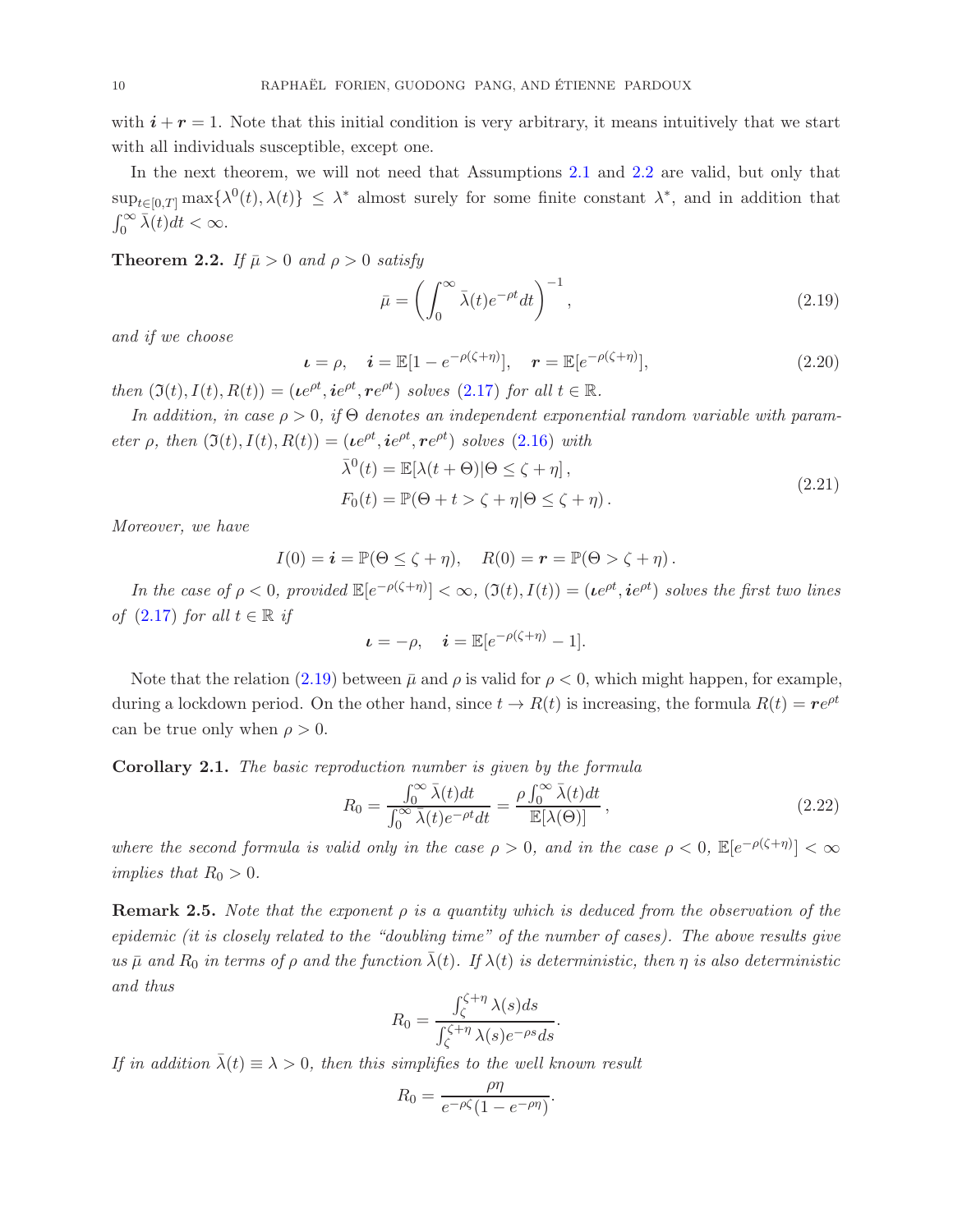Remark 2.6. *Theorem [2.2](#page-9-0) and its Corollary generalize Proposition 2 and Corollary 3 in* [\[7\]](#page-21-1)*, in the case*  $\lambda(t) = \lambda \mathbf{1}_{\zeta \le t < \zeta + \eta}$  *for some constant*  $\lambda > 0$ *, and the pair*  $(\zeta, \eta)$  *is an arbitrary*  $\mathbb{R}^2_+$ -valued *random vector. In that case, our formulas for*  $R_0$  *reduces to* 

$$
R_0 = \frac{\rho \mathbb{E}[\eta]}{\mathbb{E}[e^{-\rho \zeta} (1 - e^{-\rho \eta})]}.
$$

*In the particular case where* ζ *and* η *are independent exponential random variables, with parameter* ν *and* γ*, the above formula becomes*

$$
R_0 = \left(1 + \frac{\rho}{\nu}\right) \left(1 + \frac{\rho}{\gamma}\right)
$$

.

*From this we deduce the formula in the classical SIR case by choosing*  $\nu = +\infty$ *, i.e.*,

$$
R_0 = 1 + \frac{\rho}{\gamma}.
$$

2.4. Application to the Covid–19 epidemic. We now want to explain how the type of model described in this paper can be used to model the Covid–19 epidemic. As we shall see, the disadvantage, with respect to the classical "Markovian" models (where the infectivity is constant and fixed across the population, and the Exposed and Infectious periods follow an exponential distribution), of replacing a system of ODEs by a system of Volterra integral equations, is compensated by the benefits that the flexibility induced by the fact that the law of  $\lambda$  is arbitrary allows us to reduce the number of compartments in the model, so that we can replace a system of ODEs by a system of Volterra type equations of smaller dimension.

To be more specific, let us describe the SEIRU model of [\[13\]](#page-21-11). An individual who is infected is first "Exposed" E, then "Infectious" I. Soon after, the infectious individual either develops significant symptoms, and then will be soon "Reported" R, and isolated so that he/she does not infect any more; while the alternative is that this infectious individual is asymptomatic: he/she develops no or very mild symptoms, so remains "Unreported" U, and continues to infect susceptible individuals for a longer period. At any rate, any infectious individual will sooner or later become "Removed" Rem. In this model, there are 6 compartments: S like susceptible, E like exposed, I like infectious, R like reported, U like unreported, and Rem like removed.

Our approach allows us to have a more realistic version of this model with only 3 compartments (see Figure [1\)](#page-11-0): S like susceptible, I like infected (first exposed, then infectious), R like removed (which includes the Reported individuals, since they do not infect any more, and will recover soon or later). We do not need to distinguish between the exposed and infectious, since the function  $\lambda$ is allowed to remain equal to zero during a certain time interval starting from the time of infection. More importantly, since the law of  $\lambda$  is allowed to be bimodal, we can accommodate in the same compartment I individuals who remain infectious for a short duration of time, and others who will remain infectious much longer (but probably with a lower infectivity). Moreover, since we know, see [\[9\]](#page-21-2), that the infectivity decreases after a maximum which in the case of symptomatic individuals, seems to take place shortly before symptom onset, our varying infectivity model allows us to use a model corresponding to what the medical science tells us about this illness. Note that our version of the SEIRU model from [\[13\]](#page-21-11) is the same as the one which we have already used in [\[7\]](#page-21-1) (except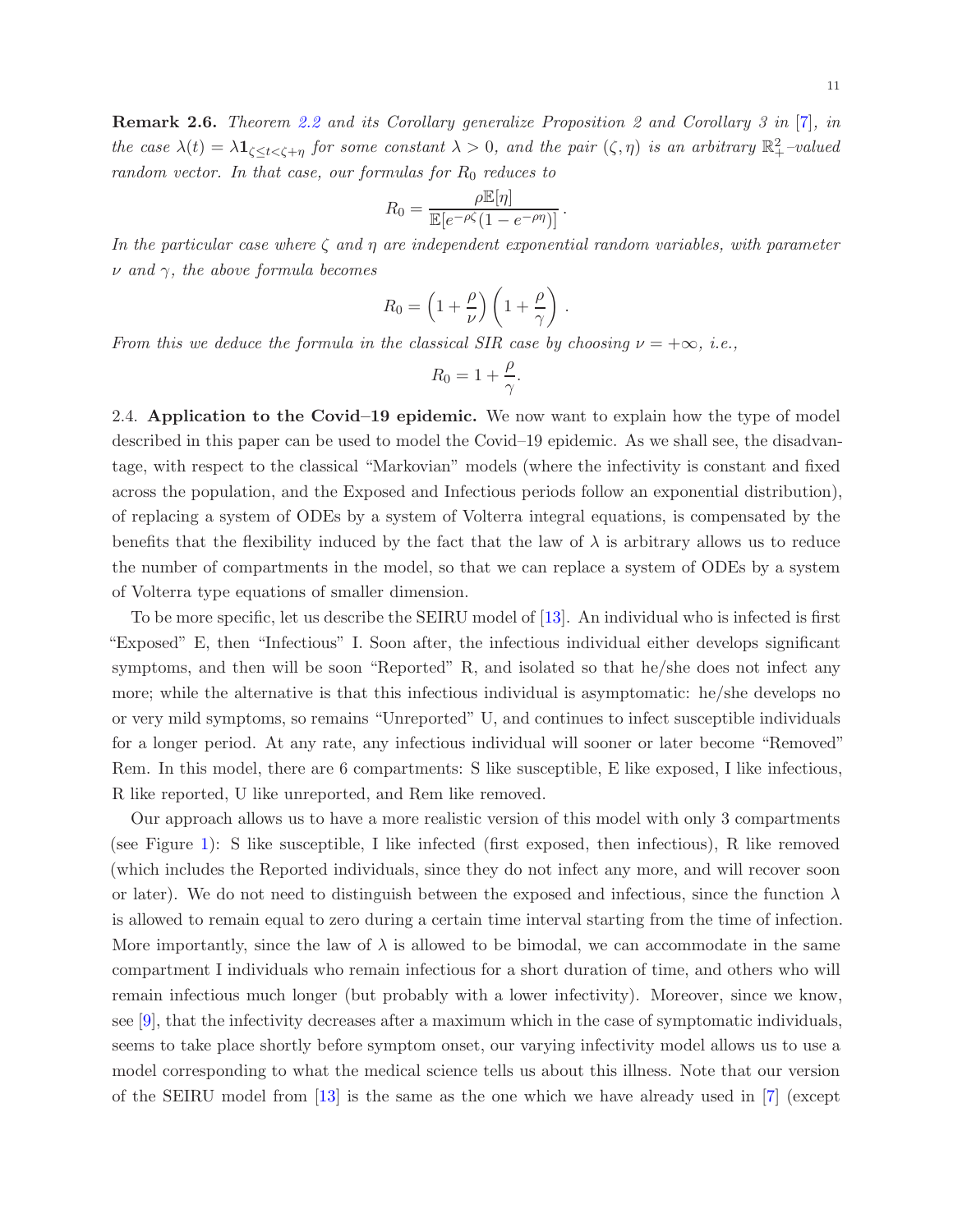

<span id="page-11-0"></span>Figure 1. Flow chart of the SEIRU model of [\[13\]](#page-21-11) and of our SIR model. We are able to replace the six compartments of the SEIRU model with only three compartments by using the equations described in Theorem [2.1.](#page-5-0)

that there we had to distinguish the E and the I compartments). However, the main novelty here is that the infectivity decreases after a maximum near the beginning of the infectious period.

Let us now compute  $R_0$  in terms of the exponential growth rate in the early phase of the French Covid–19 epidemic. We adopt values for the various quantities which are compatible with the results described in [\[9\]](#page-21-2).

We choose  $\bar{\lambda}(t) = ae^{-0.08t}$ , t being expressed in number of days. Since a simplifies in the computation of  $R_0$ , we choose w.l.o.g.  $a = 1$ .

We assume that the length of the exposed period is 3 days. For the reported individuals, the length of the infectious period is 3.5 days, while it equals 10 days for the unreported individuals. An infected individual is reported with probability  $p_R$ , and unreported with probability  $p_U$ . So  $p_R + p_U = 1$ . We expect that the unreported individuals are less infectious by an unknown factor  $0 < \alpha \leq 1$ . Consequently, we deduce from Corollary 2.1 that

$$
R_0 = \frac{p_R \int_3^{6.5} e^{-0.08t} dt + \alpha p_U \int_3^{13} e^{-0.08t} dt}{p_R \int_3^{6.5} e^{-(0.08+\rho)t} dt + \alpha p_U \int_3^{13} e^{-(0.08+\rho)t} dt}.
$$

We compute this quantity with  $\rho = 0.27$ , which is our estimate of the exponential growth rate of the epidemic in France prior to lockdown, see [\[7\]](#page-21-1), which yields

$$
R_0 = 4.375 \times \frac{0.192p_R + 0.433\alpha p_U}{0.247p_R + 0.339\alpha p_U}.
$$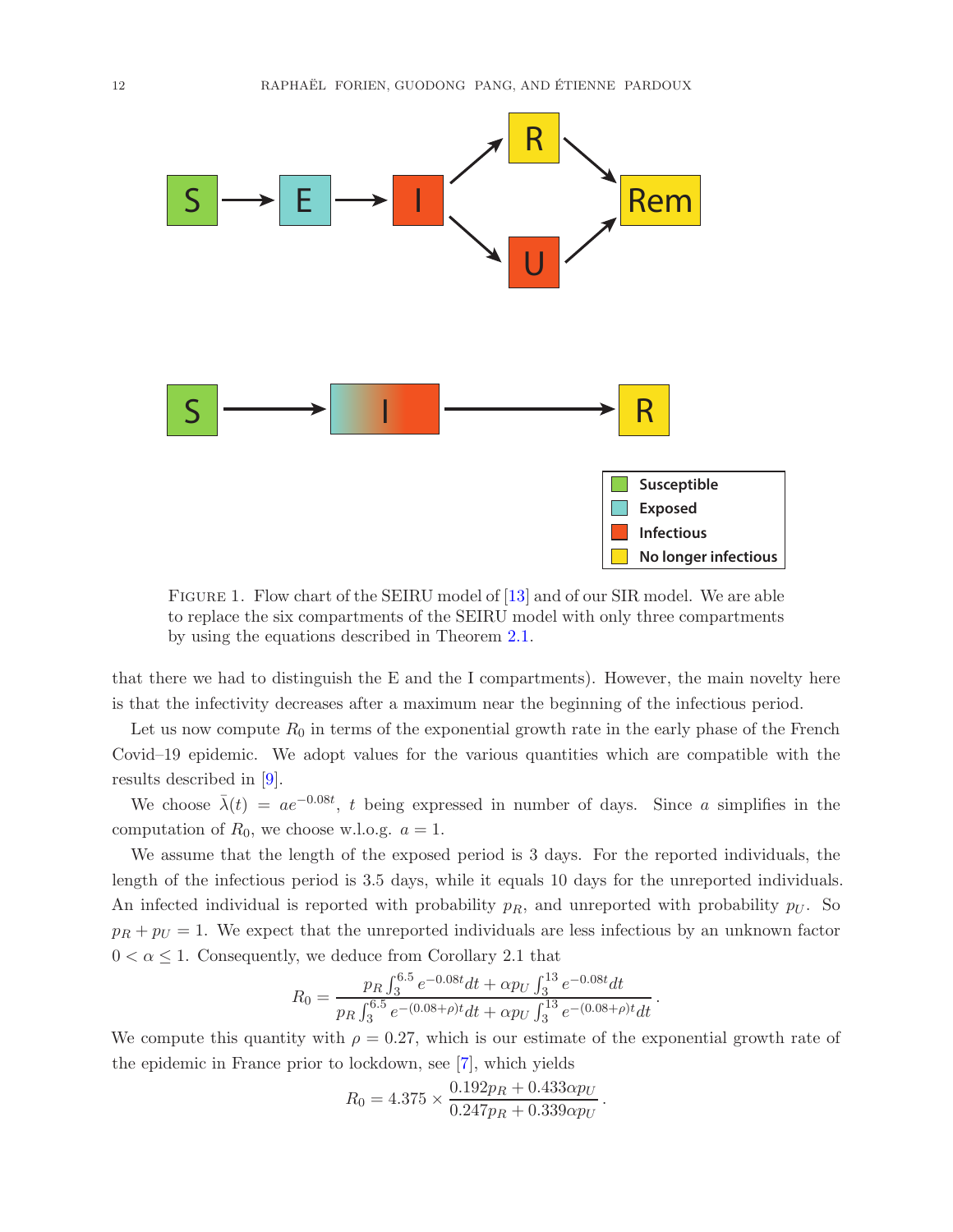|            |  | $p_R = 0.8$   $p_R = 0.6$   $p_R = 0.4$   $p_R = 0.2$                                     |  |
|------------|--|-------------------------------------------------------------------------------------------|--|
| $\alpha=1$ |  | $R_0 = 3.96$ $R_0 = 4.45$ $R_0 = 4.87$ $R_0 = 5.25$                                       |  |
|            |  | $\mid \alpha = 0.75 \mid R_0 = 3.85 \mid R_0 = 4.29 \mid R_0 = 4.73 \mid R_0 = 5.16 \mid$ |  |
|            |  | $\alpha = 0.5$ $R_0 = 3.72$ $R_0 = 4.09$ $R_0 = 4.51$ $R_0 = 5.00$                        |  |

We obtain the following values for  $R_0$ , for different values of the unknown parameters  $p_R$  and  $\alpha$ .

We note that  $R_0$  is increasing with  $p_U$  and with  $\alpha$ . We also note that with the same durations of the exposed and infectious periods, but with  $\lambda$  constant,  $R_0$  would be larger (see [\[7\]](#page-21-1)), which is not surprising, since in the present model the decrease of  $\bar{\lambda}(t)$  reduces the effect of the factor  $e^{-\rho t}$  in the integrals in the denominator, which makes  $R_0 > 1$  for  $\rho > 0$ .

### 3. Proof of Theorem [2.2](#page-9-0) and Corollary [2.1](#page-9-2)

The Corollary follows readily from the Theorem and the fact that, from its definition,

$$
R_0 = \bar{\mu} \int_0^\infty \bar{\lambda}(t) dt \, .
$$

Let us now prove the Theorem. We deduce from the first equation in  $(2.17)$  that necessarily

$$
\bar{\mu} = \left(\int_0^\infty \bar{\lambda}(t)e^{-\rho t}dt\right)^{-1}
$$

We first consider the case  $\rho > 0$ . We note that

$$
I(t) = ie^{\rho t} = \iota \int_{-\infty}^{t} F^{c}(t-s)e^{\rho s}ds,
$$

which implies

$$
\mathbf{i} = \mathbf{i} \int_0^\infty F^c(t) e^{-\rho t} dt = \mathbf{i} \mathbb{E} \int_0^{\zeta + \eta} e^{-\rho t} dt = \frac{\iota}{\rho} \mathbb{E} [1 - e^{-\rho(\zeta + \eta)}]. \tag{3.1}
$$

<span id="page-12-0"></span>.

In the same way, we find

$$
\mathbf{r} = \boldsymbol{\iota} \int_0^{+\infty} F(t) e^{-\rho t} dt = \frac{\boldsymbol{\iota}}{\rho} \mathbb{E} \left[ e^{-\rho (\zeta + \eta)} \right].
$$

Together with the condition  $i + r = 1$ , this yields [\(2.20\)](#page-9-3).

Now plugging the expressions in  $(2.17)$  into the left hand sides of the equations in  $(2.16)$ , we obtain that

$$
I(0)\bar{\lambda}^{0}(t) = \int_{-\infty}^{0} \bar{\lambda}(t-s)\Im(s)ds,
$$
  
\n
$$
I(0)F_{0}^{c}(t) = \int_{-\infty}^{0} F^{c}(t-s)\Im(s)ds,
$$
  
\n
$$
R(0) + I(0)F_{0}(t) = \int_{-\infty}^{0} F(t-s)\Im(s)ds.
$$
\n(3.2)

Substituting  $I(0) = \mathbf{i}$  and  $\mathfrak{I}(s) = \rho e^{\rho s}$  in the first equation, we obtain

$$
\mathbf{i}\bar{\lambda}^{0}(t) = \int_{-\infty}^{0} \bar{\lambda}(t-s)\rho e^{\rho s}ds = \int_{0}^{\infty} \bar{\lambda}(t+s)\rho e^{-\rho s}ds = \mathbb{E}[\bar{\lambda}(t+\Theta)],
$$

that is

$$
\bar{\lambda}^{0}(t) = \frac{\mathbb{E}[\bar{\lambda}(t+\Theta); \Theta + t \leq \zeta + \eta]}{\mathbb{P}(\Theta \leq \zeta + \eta)},
$$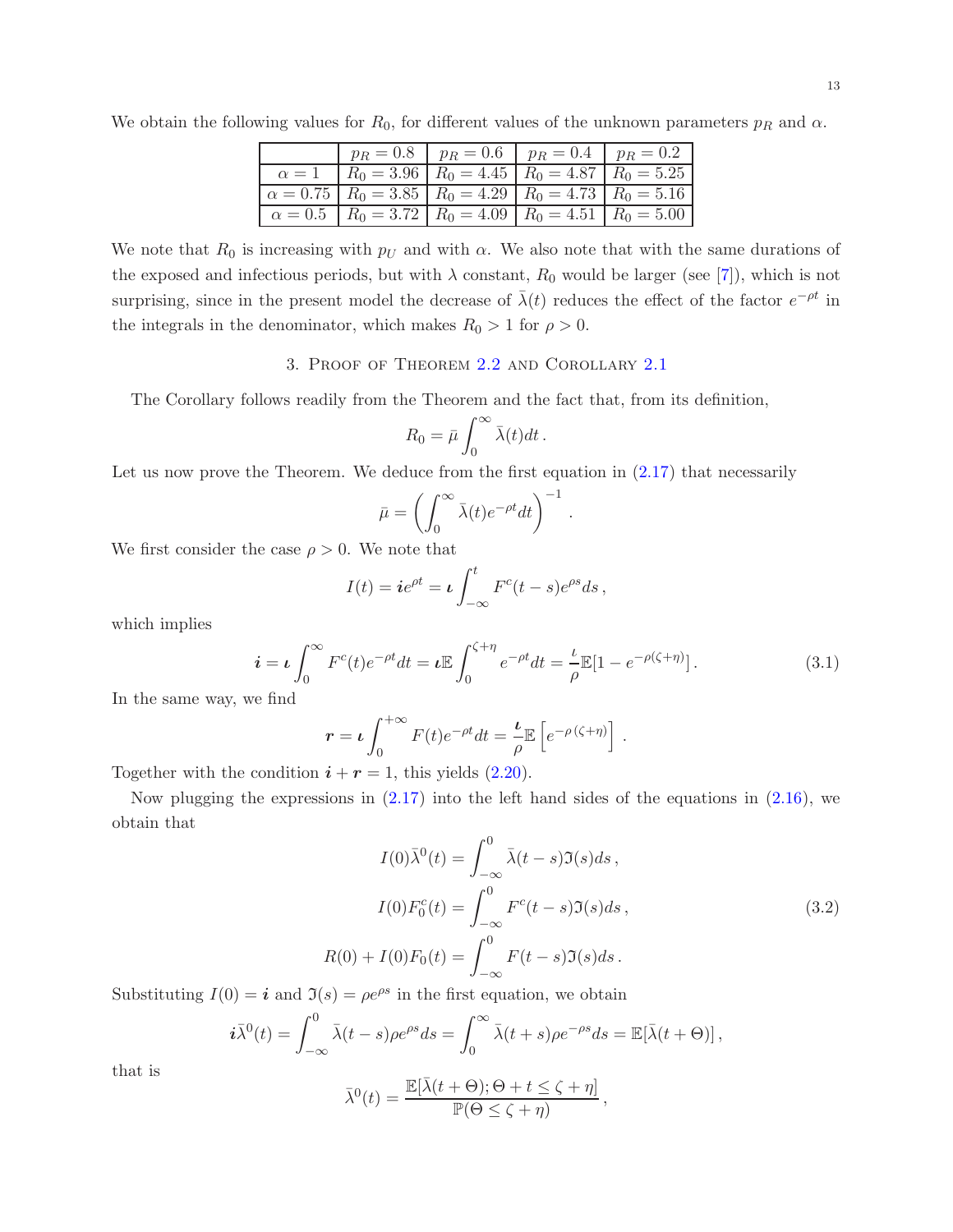which gives the first line of [\(2.21\)](#page-9-4). Substituting  $I(0) = i$  and  $\mathfrak{I}(s) = \rho e^{\rho s}$  in the second equation, we obtain

$$
iF_0^c(t) = \rho \int_0^\infty F^c(t+s)e^{-\rho s}ds = \mathbb{P}(\Theta + t \le \zeta + \eta),
$$

that is

 $F_0^c(t) = \mathbb{P}(\Theta + t \le \zeta + \eta | \Theta \le \zeta + \eta),$ 

which implies the second line of  $(2.21)$ .

When  $\rho < 0$ , we can check that  $(3.1)$  holds with  $\iota = -\rho$ . This completes the proof.

### 4. Proof of the FLLN

# 4.1. Convergence of  $(\bar{S}^N, \bar{S}^N)$ . For the process  $A^N(t)$ , we have the decomposition

$$
A^{N}(t) = M_{A}^{N}(t) + \int_{0}^{t} \Upsilon^{N}(s)ds,
$$
\n(4.1)

where

$$
M_A^N(t) = \int_0^t \int_0^\infty \mathbf{1}_{u \le \Upsilon^N(s)} \overline{Q}(ds, du),
$$

with  $\overline{Q}(ds, du) = Q(ds, du) - dsdu$  being the compensated PRM. It is clear that the process  $\{M_A^N(t):$  $t \geq 0$  is a square-integrable martingale (see, e.g., [\[6,](#page-21-12) Chapter VI]) with respect to the filtration  $\{\mathcal{F}_t^N : t \geq 0\}$  defined by

$$
\mathcal{F}_t^N := \sigma \Big\{ E^N(0), I^N(0), \{\lambda_j^0(\cdot)\}_{j \ge 1}, \{\lambda_k^{0,I}(\cdot)\}_{k \ge 1}, \{\lambda_i(\cdot)\}_{i \ge 1}, \int_0^{t'} \int_0^{\infty} \mathbf{1}_{u \le \Upsilon^N(s)} Q(ds, du) : t' \le t \Big\}.
$$

It has a finite quadratic variation

$$
\langle M_A^N \rangle(t) = \int_0^t \Upsilon^N(s)ds, \quad t \ge 0.
$$

Under Assumption [2.2,](#page-5-1) we have

<span id="page-13-0"></span>
$$
0 \le N^{-1} \int_{s}^{t} \Upsilon^{N}(u) du \le \lambda^{*}(t-s), \quad \text{w.p. 1} \quad \text{for} \quad 0 \le s \le t.
$$
 (4.2)

Thus, this implies that, in probability as  $N \to \infty$ ,

$$
\langle \bar{M}_A^N \rangle(t) = N^{-2} \int_0^t \Upsilon^N(s) ds \to 0 \quad \text{in} \quad D,
$$

and by the FCLT for martingales (see, e.g., [\[19\]](#page-21-13)),

<span id="page-13-1"></span>
$$
\bar{M}_A^N \to 0 \quad \text{in} \quad D. \tag{4.3}
$$

As a consequence, we obtain the following lemma.

<span id="page-13-2"></span>**Lemma 4.1.** *Under Assumptions* [2.2](#page-5-1) *and* [2.3,](#page-5-2) *the processes*  $\{(\bar{A}^N, \bar{S}^N) : N \in \mathbb{N}\}\$  *are tight in*  $D^2$ . *The limit of each convergence subsequence of*  $\{\bar{A}^N\}$ *, denoted by*  $\bar{A}$ *, satisfies* 

$$
\bar{A} = \lim_{N \to \infty} \bar{A}^N = \lim_{N \to \infty} N^{-1} \int_0^{\cdot} \Upsilon^N(u) du,
$$
\n(4.4)

*and*

$$
0 \leq \bar{A}(t) - \bar{A}(s) \leq \lambda^*(t - s), \quad w.p. 1 \quad \text{for} \quad 0 \leq s \leq t. \tag{4.5}
$$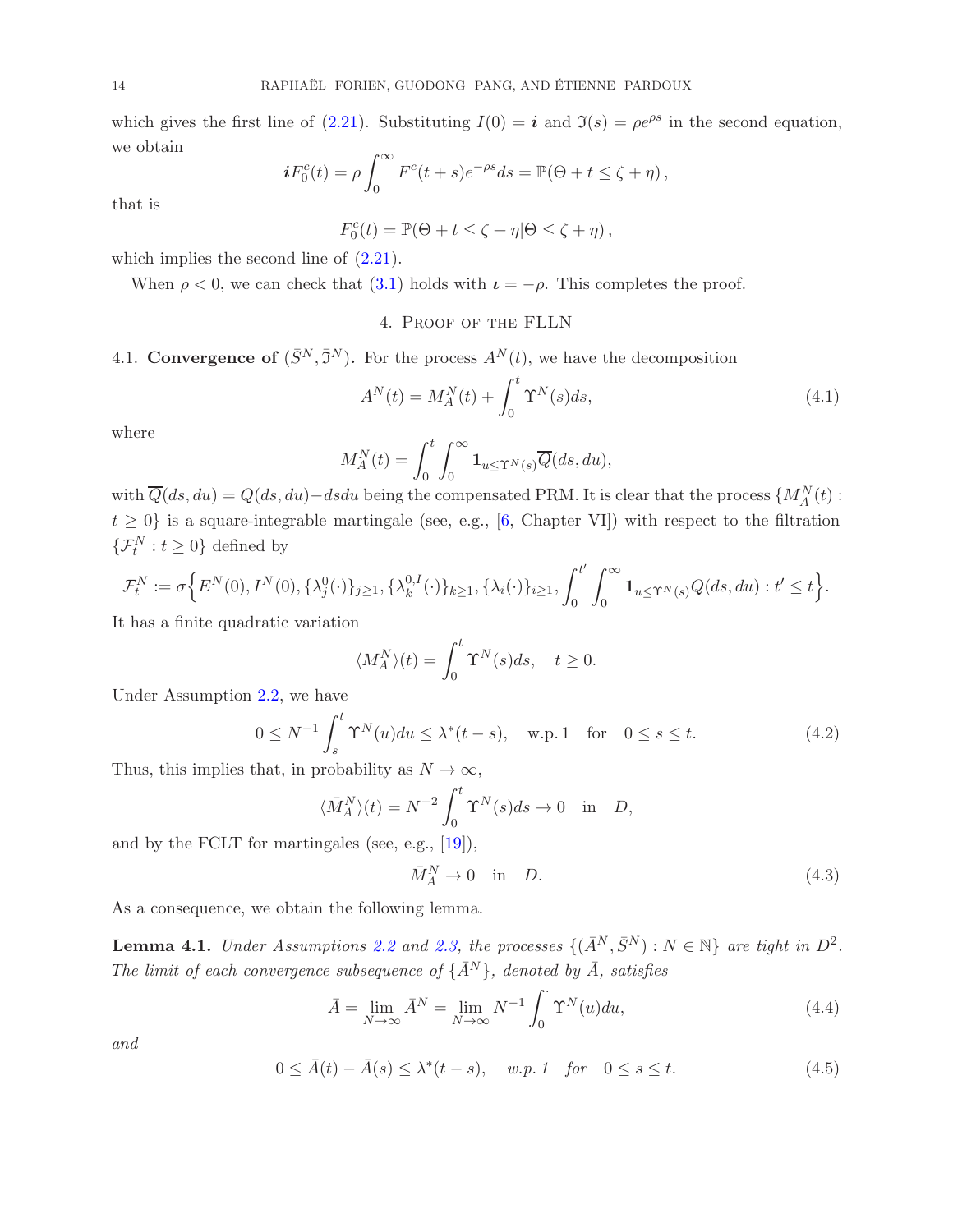*Given the limit*  $\bar{A}$  *of a consequent subsequence of*  $\{\bar{A}^{N}\}, \bar{S}^{N} \rightarrow \bar{S} = \bar{S}(0) - \bar{A} = 1 - \bar{I}(0) - \bar{A}$  *in* D *in probability as*  $N \to \infty$ *.* 

Let

$$
\bar{\mathfrak{I}}_{0,1}^N(t) := N^{-1} \sum_{k=1}^{I^N(0)} \lambda_k^{0,I}(t), \quad \bar{\mathfrak{I}}_{0,2}^N(t) := N^{-1} \sum_{j=1}^{E^N(0)} \lambda_j^0(t), \quad t \ge 0.
$$

Lemma 4.2. *Under Assumptions [2.2](#page-5-1) and [2.3,](#page-5-2)*

<span id="page-14-0"></span>
$$
(\bar{3}_{0,1}^N, \bar{3}_{0,2}^N) \to (\bar{3}_{0,1}, \bar{3}_{0,2}) \quad in \quad D^2 \quad as \quad N \to \infty,
$$
\n(4.6)

*in probability, where*

$$
\bar{\mathfrak{I}}_{0,1}(t) := \bar{I}(0)\bar{\lambda}^{0,1}(t), \quad \bar{\mathfrak{I}}_{0,2}(t) := \bar{E}(0)\bar{\lambda}^{0}(t), \quad t \ge 0.
$$

*Proof.* Define the processes

$$
\tilde{\mathfrak{I}}_{0,1}^N(t) := N^{-1} \sum_{k=1}^{N\bar{I}(0)} \lambda_k^{0,I}(t), \quad \tilde{\mathfrak{I}}_{0,2}^N(t) := N^{-1} \sum_{j=1}^{N\bar{E}(0)} \lambda_j^0(t), \quad t \ge 0.
$$
\n(4.7)

By the i.i.d. assumptions for the sequences  $\{\lambda_j^0(t)\}\$  and  $\{\lambda_k^{0,1}\}\$  $\binom{0,1}{k}(t)$ , and their independence, and by the LLN for random elements in  $D$  (see Theorem 1 in  $[17]$ ), we directly obtain the joint convergence in probability

<span id="page-14-2"></span><span id="page-14-1"></span>
$$
(\tilde{\mathfrak{I}}_{0,1}^N, \tilde{\mathfrak{I}}_{0,2}^N) \to (\bar{\mathfrak{I}}_{0,1}, \bar{\mathfrak{I}}_{0,2})
$$
 in  $D^2$  as  $N \to \infty$ .

It then suffices to show that in probability

$$
(\tilde{\mathfrak{I}}_{0,1}^N - \bar{\mathfrak{I}}_{0,1}^N, \tilde{\mathfrak{I}}_{0,2}^N - \bar{\mathfrak{I}}_{0,2}^N) \to 0 \quad \text{in} \quad D^2 \quad \text{as} \quad N \to \infty. \tag{4.8}
$$

We have

$$
\tilde{\mathfrak{I}}_{0,1}^{N} - \bar{\mathfrak{I}}_{0,1}^{N} = \text{sign}(\bar{I}(0) - \bar{I}^{N}(0))N^{-1} \sum_{k=N(\bar{I}^{N}(0)\wedge \bar{I}(0))}^{N(\bar{I}^{N}(0)\vee \bar{I}(0))} \lambda_{k}^{0,I}(t),
$$

and thus,

$$
\mathbb{E}\left[N^{-1}\sum_{k=N(\bar{I}^{N}(0)\vee\bar{I}(0))}^{k=N(\bar{I}^{N}(0)\vee\bar{I}(0))}\lambda_{k}^{0,I}(t)\bigg|\mathcal{F}_{0}^{N}\right]\leq\lambda_{k}^{0,I}(t)\big|\bar{I}^{N}(0)-\bar{I}(0)\big|.
$$

By the almost sure boundedness of  $\lambda_k^{0,I}$  $k_k^{0,I}(t)$  in Assumption [2.2,](#page-5-1) and by the convergence  $\bar{I}^N(0) - \bar{I}(0)$  → 0 in probability under Assumption [2.3,](#page-5-2) we obtain that  $\lambda_k^{0,l}$  $\int_k^{0,I}(t)\big|\bar{I}^N(0)-\bar{I}(0)\big| \to 0$  in probability. Thus we have shown that  $\tilde{\mathfrak{I}}_{0,1}^N - \bar{\mathfrak{I}}_{0,1}^N \to 0$  in probability. Similarly for the convergence  $\tilde{\mathfrak{I}}_{0,2}^N - \bar{\mathfrak{I}}_{0,2}^N \to 0$  in probability. This completes the proof.  $\Box$ 

Let

$$
\bar{\mathfrak{I}}_1^N(t) := N^{-1} \sum_{i=1}^{A^N(t)} \lambda_i(t - \tau_i^N), \quad t \ge 0.
$$

Before we prove the convergence of  $\bar{3}_1^N \to \bar{3}_1$  in D, let us first establish a technical result which will be useful in the next proof.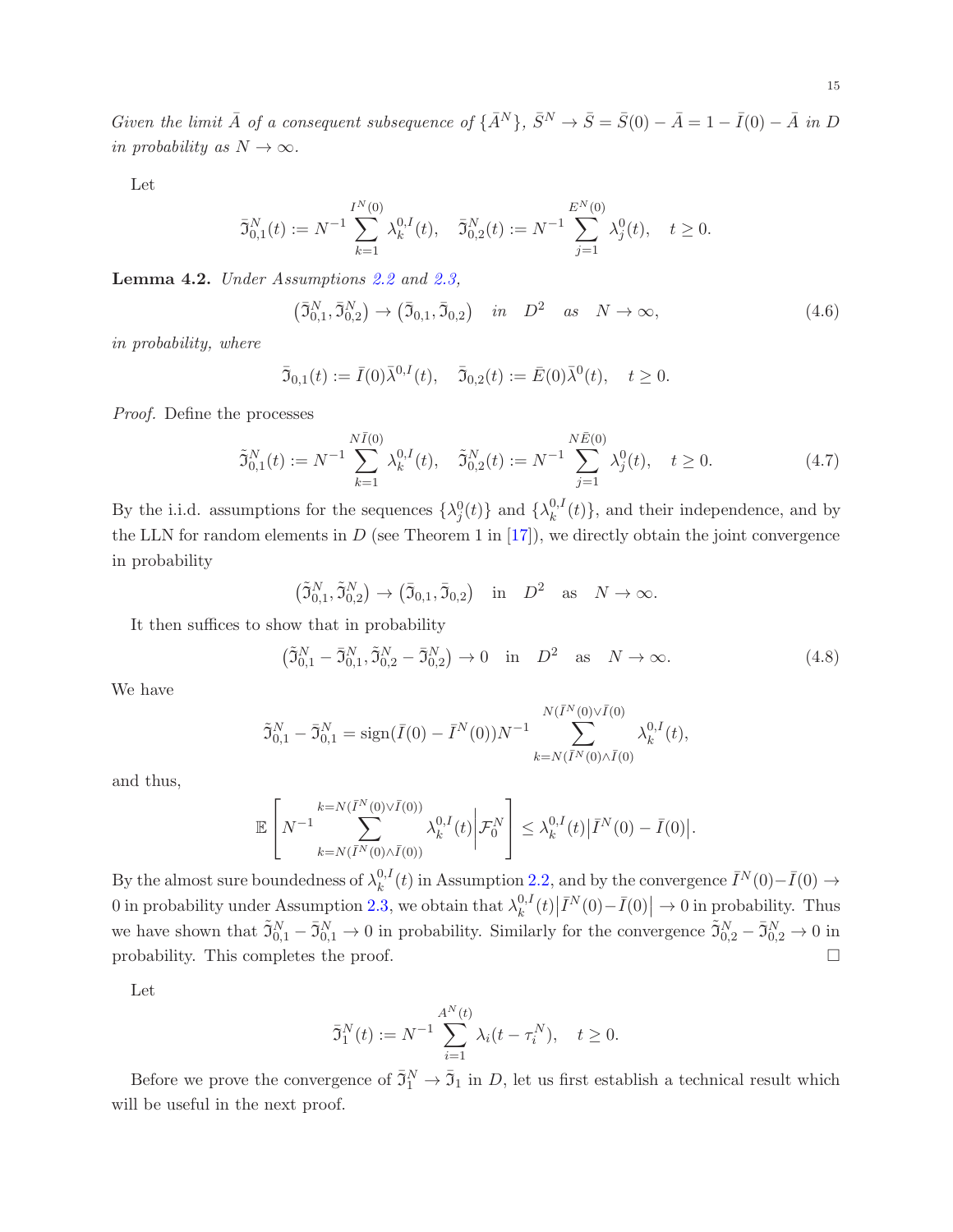<span id="page-15-0"></span>**Lemma 4.3.** Let  $\{X^N\}_{N\geq 1}$  be a sequence of random elements in D. If the two conditions

(i) for all 
$$
\epsilon > 0
$$
,  $\sup_{0 \le t \le T} \mathbb{P}(|X^N(t)| > \epsilon) \to 0$ , as  $N \to \infty$ , and

(ii) *for all*  $\epsilon > 0$ ,  $\limsup_N \sup_{0 \le t \le T} \frac{1}{\delta}$  $\frac{1}{\delta} \mathbb{P} \big( \sup_{0 \le u \le \delta} |X^N(t+u) - X^N(t)| > \epsilon \big) \to 0, \text{ as } \delta \to 0$ 

*are satisfied, then*  $X^N(t) \to 0$  *in probability uniformly in t.* 

*Proof.* The Lemma is a direct consequence of the inequality (4.21) in [\[15\]](#page-21-0), which we repeat here for the reader's convenience:

$$
\mathbb{P}\left(\sup_{0\leq t\leq T}|X^{N}(t)|>\varepsilon\right)\leq \frac{T}{\delta}\sup_{0\leq t\leq T}\mathbb{P}(|X^{N}(t)|>\varepsilon/2) + \frac{T}{\delta}\sup_{0\leq t\leq T}\mathbb{P}\left(\sup_{0\leq u\leq \delta}|X^{N}(t+u)-X^{N}(t)|>\varepsilon/2\right).
$$

<span id="page-15-1"></span>**Lemma 4.4.** *Under Assumptions* [2.1](#page-4-0) *and* [2.2,](#page-5-1) *if*  $\overline{A}$  *is the limit of the converging subsequence of*  $\{\bar{A}^N\},\$ 

<span id="page-15-2"></span>
$$
\bar{\mathfrak{I}}_1^N \to \bar{\mathfrak{I}}_1 \quad in \quad D \quad as \quad N \to \infty,
$$
\n(4.9)

*in probability, where*

$$
\bar{\mathfrak{I}}_1(t) := \int_0^t \bar{\lambda}(t-s)d\bar{A}(s), \quad t \ge 0.
$$

*Proof.* Let

$$
\breve{\mathfrak{I}}_1^N(t) := N^{-1} \sum_{i=1}^{A^N(t)} \bar{\lambda}(t - \tau_i^N) = \int_0^t \bar{\lambda}(t - s) d\bar{A}^N(s), \quad t \ge 0.
$$
 (4.10)

Under Assumption [2.2,](#page-5-1) applying the continuous mapping theorem, we obtain that in probability,

<span id="page-15-4"></span><span id="page-15-3"></span>
$$
\tilde{\mathfrak{I}}_1^N \to \bar{\mathfrak{I}}_1 \quad \text{in} \quad D \quad \text{as} \quad N \to \infty. \tag{4.11}
$$

Then it suffices to show that in probability

<span id="page-15-5"></span>
$$
V^N := \overline{\mathfrak{I}}_1^N - \breve{\mathfrak{I}}_1^N \to 0 \quad \text{in} \quad D \quad \text{as} \quad N \to \infty. \tag{4.12}
$$

We have

$$
V^{N}(t) = N^{-1} \sum_{i=1}^{A^{N}(t)} \chi_{i}^{N}(t), \quad \chi_{i}^{N}(t) := \lambda_{i}(t - \tau_{i}^{N}) - \bar{\lambda}(t - \tau_{i}^{N}).
$$

 $\chi_i^N(t)$  clearly satisfies  $\mathbb{E}[\chi_i^N(t)] = 0$  and  $\mathbb{E}[\chi_i^N(t)\chi_j^N(t)] = 0$ . Thus,

$$
\mathbb{E}\left[V^{N}(t)^{2}\right] = N^{-2}\mathbb{E}\left[\sum_{i=1}^{A^{N}(t)}\nu(t-\tau_{i}^{N})\right] = N^{-1}\mathbb{E}\left[\int_{0}^{t}\nu(t-s)d\bar{A}^{N}(s)\right],
$$

where  $\nu(t) := E[(\lambda_i(t) - \bar{\lambda}(t))^2]$  and  $\nu(t) < \infty$  under Assumption [2.2.](#page-5-1) We easily obtain that for each  $t \geq 0$ ,

 $V^N(t) \to 0$  in probability, as  $N \to \infty$ .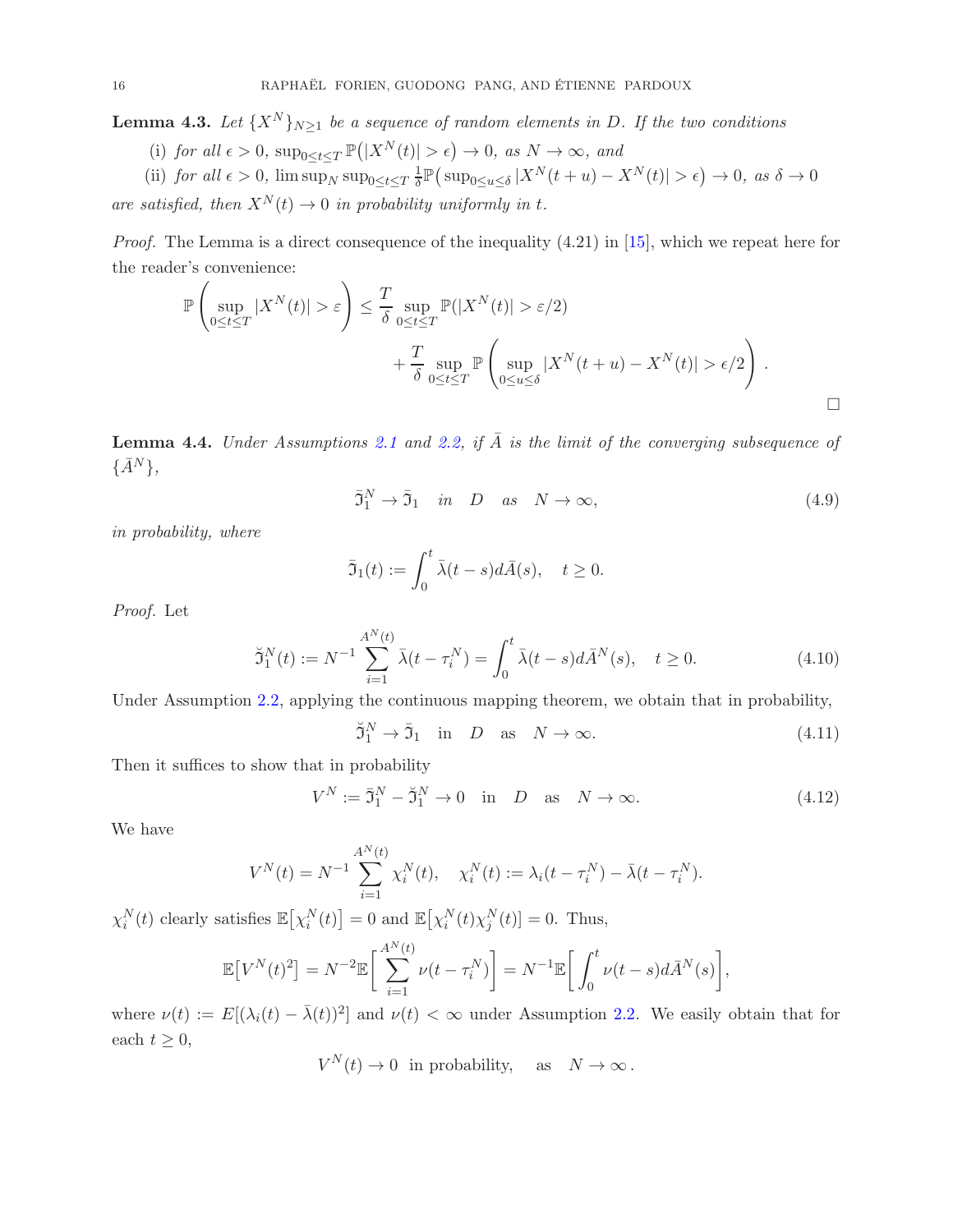It remains to establish condition (ii) of Lemma [4.3,](#page-15-0) i.e., that for any  $\epsilon > 0$ ,

<span id="page-16-0"></span>
$$
\lim_{\delta \to 0} \limsup_{N \to \infty} \left[ \frac{T}{\delta} \right] \sup_{t \in [0,T]} \mathbb{P} \left( \sup_{u \in [0,\delta]} |V^N(t+u) - V^N(t)| > \epsilon \right) = 0. \tag{4.13}
$$

We have for  $t, u \geq 0$ ,

$$
\left|V^{N}(t+u) - V^{N}(t)\right| \leq \left|N^{-1} \sum_{i=1}^{A^{N}(t)} \left(\lambda_{i}(t+u-\tau_{i}^{N}) - \lambda_{i}(t-\tau_{i}^{N})\right)\right|
$$
  
+ 
$$
\left|N^{-1} \sum_{i=1}^{A^{N}(t)} \left(\bar{\lambda}(t+u-\tau_{i}^{N}) - \bar{\lambda}(t-\tau_{i}^{N})\right)\right|
$$
  
+ 
$$
\left|N^{-1} \sum_{i=A^{N}(t)}^{A^{N}(t+u)} \left(\lambda_{i}(t+u-\tau_{i}^{N}) - \bar{\lambda}(t+u-\tau_{i}^{N})\right)\right|
$$
  
= 
$$
\Delta_{t,u}^{1,N} + \Delta_{t,u}^{2,N} + \Delta_{t,u}^{3,N}.
$$

We first note that by [\(4.2\)](#page-13-0),

$$
\sup_{0 \le u \le \delta} \Delta_{t,u}^{N,3} \le \lambda^* (\overline{A}^N(t+\delta) - \overline{A}^N(t))
$$
  
 
$$
\le (\lambda^*)^2 \delta + \lambda^* (\overline{M}_A^N(t+\delta) - \overline{M}_A^N(t)),
$$

so that by [\(4.3\)](#page-13-1), for any  $T > 0$ ,  $\epsilon > 0$ , provided  $\delta < \epsilon/(6(\lambda^*)^2)$ ,

$$
\mathbb{P}\left(\sup_{0\leq u\leq \delta} \Delta_{t,u}^{N,3} > \epsilon/3\right) \leq \mathbb{P}\left(\left|\bar{M}_A^N(t+\delta) - \bar{M}_A^N(t)\right| > \epsilon/\lambda^*\right) \to 0, \text{ as } N \to \infty,
$$

and consequently,

$$
\limsup_{N \to \infty} \left[ \frac{T}{\delta} \right] \sup_{t \in [0,T]} \mathbb{P} \left( \sup_{u \in [0,\delta]} |\Delta_{t,u}^{N,3}| > \epsilon \right) = 0. \tag{4.14}
$$

We now consider the first term

$$
\Delta_{t,u}^{N,1} \leq N^{-1} \sum_{i=1}^{A^N(t)} \sum_{j=1}^k |\lambda_i^j(t+u-\tau_i^N) - \lambda_i^j(t-\tau_i^N)| \mathbf{1}_{\xi_i^{j-1} \leq t-\tau_i^N < t+u-\tau_i^N < \xi_i^j} \n+ \lambda^* N^{-1} \sum_{i=1}^{A^N(t)} \sum_{j=1}^k \mathbf{1}_{t-\tau_i^N \leq \xi_i^j < t+u-\tau_i^N} \n\leq \varphi(u) \bar{A}^N(t) + \lambda^* \sum_{j=1}^k N^{-1} \sum_{i=1}^{A^N(t)} \mathbf{1}_{t-\tau_i^N \leq \xi_i^j < t+u-\tau_i^N}.
$$

The right hand side being nondecreasing in  $u$ , we deduce that

$$
\sup_{0 \le u \le \delta} \Delta_{t,u}^{N,1} \le \varphi(\delta) \lambda^* T + \varphi(\delta) \bar{M}_A^N(t) + \lambda^* \sum_{j=1}^{k-1} N^{-1} \sum_{i=1}^{A^N(t)} \mathbf{1}_{t - \tau_i^N \le \xi_i^j < t + \delta - \tau_i^N}.
$$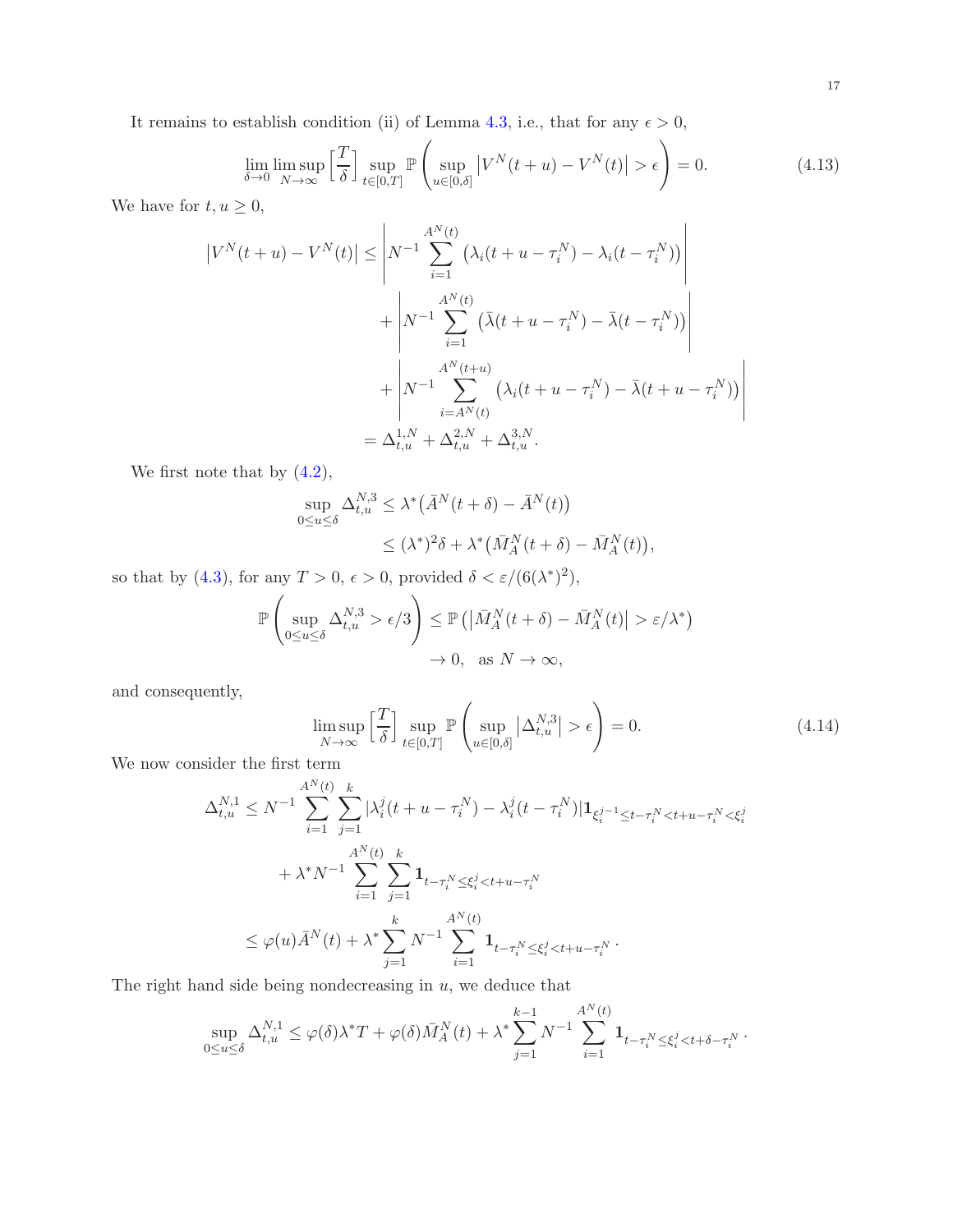So, provided  $\delta > 0$  is small enough such that  $\varphi(\delta) < \varepsilon/(9\lambda^*T)$ ,

$$
\mathbb{P}\left(\sup_{0\leq u\leq \delta}\Delta_{t,u}^{N,1} > \epsilon/3\right) \leq \mathbb{P}\left(\varphi(\delta)\bar{M}_{A}^{N}(t) > \epsilon/9\right) + \mathbb{P}\left(\lambda^{*}\sum_{j=1}^{k-1}N^{-1}\sum_{i=1}^{A^{N}(t)}\mathbf{1}_{t-\tau_{i}^{N}\leq \xi_{i}^{j}\leq t+\delta-\tau_{i}^{N}} > \epsilon/9\right).
$$

The first term tends to 0 as  $N \to \infty$  thanks to [\(4.3\)](#page-13-1), and the second term is bounded by

$$
\frac{9^{2}}{\epsilon^{2}} \mathbb{E}\left[\left(\lambda^{*}\sum_{j=1}^{k-1} N^{-1}\sum_{i=1}^{A^{N}(t)} \mathbf{1}_{t-\tau_{i}^{N}\leq \xi_{i}^{j} < t+\delta-\tau_{i}^{N}}\right)^{2}\right] \n\leq \frac{2 \times 9^{2}}{\epsilon^{2}} \mathbb{E}\left[\left(\lambda^{*}\sum_{j=1}^{k-1} N^{-1}\int_{0}^{t} \int_{0}^{\infty} \int_{t-s}^{t+\delta-s} \mathbf{1}_{u \leq \Upsilon^{N}(s)} \overline{Q}_{j}(ds, du, d\xi)\right)^{2}\right] \n+ \frac{2 \times 9^{2}}{\epsilon^{2}} \mathbb{E}\left[\left(\lambda^{*}\sum_{j=1}^{k-1} N^{-1}\int_{0}^{t} \left(F_{j}(t+\delta-s) - F_{j}(t-s)\right)\Upsilon^{N}(s)ds\right)^{2}\right],
$$

where  $Q_j(ds, du, d\xi)$  is a PRM on  $\mathbb{R}_+ \times \mathbb{R}_+ \times \mathbb{R}_+$  with mean measure  $dsduF_j(d\xi)$ , and  $\overline{Q}_j(ds, du, d\xi)$ is the corresponding compensated PRM. Observe that

$$
\mathbb{E}\left[\left(\int_0^t \int_0^\infty \int_{t-s}^{t+\delta-s} \mathbf{1}_{u \leq \Upsilon^N(s)} \overline{Q}_j(ds, du, d\xi)\right)^2\right]
$$
  
=  $N^{-2} \mathbb{E}\left[\int_0^t \left(F_j(t+\delta-s) - F_j(t-s)\right) \Upsilon^N(s)ds\right]$   
 $\leq N^{-1} \lambda^* \int_0^t \left(F_j(t+\delta-s) - F_j(t-s)\right)ds$ 

and

<span id="page-17-0"></span>
$$
\mathbb{E}\left[\left(N^{-1}\int_0^t \left(F_j(t+\delta-s) - F_j(t-s)\right)\Upsilon^N(s)ds\right)^2\right] \le \left(\lambda^*\int_0^t \left(F_j(t+\delta-s) - F_j(t-s)\right)ds\right)^2.
$$
\n(4.15)

The first term tends to 0 as  $N \to \infty$ . The second term is treated as in the proof of Lemma 4.2 in [\[15\]](#page-21-0), since  $F_j$  satisfies the conditions in Assumption [2.1.](#page-4-0) We deduce that

<span id="page-17-1"></span>
$$
\limsup_{N \to \infty} \left[ \frac{T}{\delta} \right] \sup_{t \in [0,T]} \mathbb{P} \left( \sup_{u \in [0,\delta]} |\Delta_{t,u}^{N,1}| > \epsilon \right) \to 0, \text{ as } \delta \to 0.
$$
 (4.16)

We next consider  $\Delta_{t,u}^{N,2}$ . We have

$$
\begin{aligned} & \left| N^{-1} \sum_{i=1}^{A^N(t)} \left( \bar{\lambda}(t+u-\tau_i^N) - \bar{\lambda}(t-\tau_i^N) \right) \right| \\ & = \left| \sum_{j=1}^k \int_0^t \mathbb{E} \left\{ \lambda^j(t+u-s) (\mathbf{1}_{\xi^{j-1} \le t+u-s} - \mathbf{1}_{\xi^j \le t+u-s}) \\ & \quad - \lambda^j(t-s) (\mathbf{1}_{\xi^{j-1} \le t-s} - \mathbf{1}_{\xi^j \le t-s}) \right\} d\bar{A}^N(s) \right| \end{aligned}
$$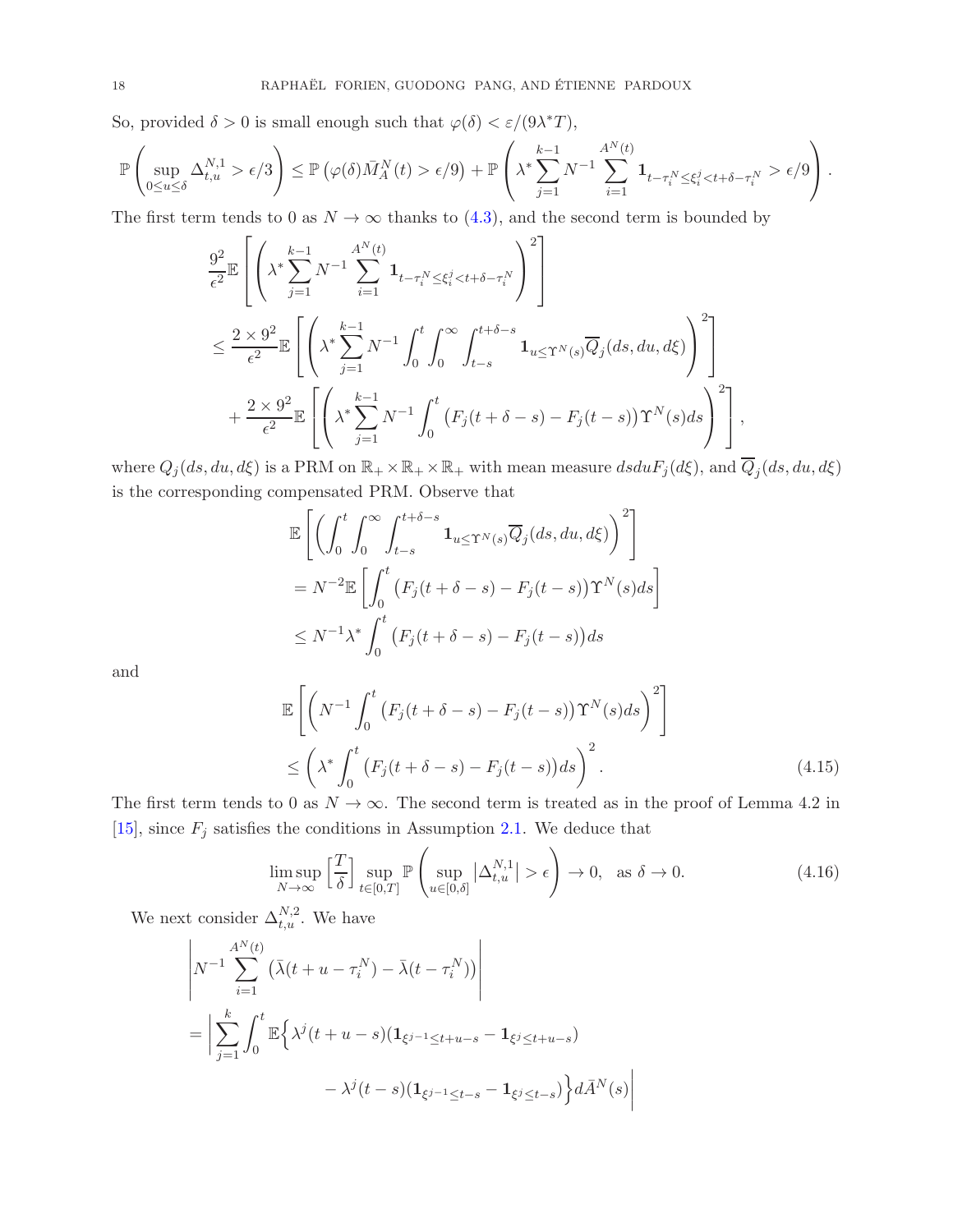$$
= \left| \sum_{j=1}^{k} \int_{0}^{t} \mathbb{E} \left\{ \left[ \lambda^{j} (t+u-s) - \lambda^{j} (t-s) \right] (1_{\xi^{j-1} \le t+u-s} - 1_{\xi^{j} \le t+u-s}) \right.\right.
$$
  

$$
+ \lambda^{j} (t-s) (1_{\xi^{j-1} \le t+u-s} - 1_{\xi^{j-1} \le t-s} - 1_{\xi^{j} \le t+u-s} + 1_{\xi^{j} \le t-s}) \right\} d\bar{A}^{N}(s)
$$
  

$$
\le \varphi(u) \bar{A}^{N}(t) + \lambda^{*} \sum_{j=1}^{k} \int_{0}^{t} [F_{j}(t+u-s) - F_{j}(t-s)] d\bar{A}^{N}(s).
$$

The right hand side being nondecreasing in  $u$ , we deduce that

$$
\sup_{0\leq u\leq \delta} \Delta_{t,u}^{2,N} \leq \varphi(\delta) \bar{A}^N(t) + \lambda^* \sum_{j=1}^k \int_0^t [F_j(t+\delta-s) - F_j(t-s)] d\bar{A}^N(s).
$$

The first term on the right is the same as the one which appeared in the upper bound of  $\Delta_{t,u}^{N,1}$ . We need only consider the second term. We note that

$$
\int_0^t [F_j(t+\delta-s) - F_j(t-s)]d\bar{A}^N(s) = \int_0^t [F_j(t+\delta-s) - F_j(t-s)]d\bar{M}^N_A(s) \n+ \int_0^t [F_j(t+\delta-s) - F_j(t-s)]\bar{\Upsilon}^N(s)ds.
$$

Now,

$$
\mathbb{E}\left[\left(\int_0^t [F_j(t+\delta-s)-F_j(t-s)]d\bar{A}^N(s)\right)^2\right]
$$
  
\n
$$
\leq 2\mathbb{E}\left[\left(\bar{M}_A^N(t)\right)^2\right] + 2\mathbb{E}\left[\left(\int_0^t [F_j(t+\delta-s)-F_j(t-s)]\bar{\Upsilon}^N(s)ds\right)^2\right]
$$

The first term on the right tends to 0 as  $N \to \infty$ . The second term can be bounded by  $2(\lambda^*)^2$ times

$$
\left(\int_0^t [F_j(t+\delta-s)-F_j(t-s)]ds\right)^2.
$$

which is again the bound in [\(4.15\)](#page-17-0). The same argument again applies. Hence [\(4.16\)](#page-17-1) holds with  $\Delta_{t,u}^{N,1}$ replaced by  $\Delta_{t,u}^{N,2}$ . Therefore, we have proved [\(4.13\)](#page-16-0). This completes the proof of the lemma.  $\Box$ 

By Lemmas [4.1](#page-13-2) and [4.4,](#page-15-1) we obtain in probability,

$$
\int_0^{\cdot} \overline{\Upsilon}^N(s)ds = \int_0^{\cdot} \overline{S}^N(s)\overline{\J}^N(s)ds \to \int_0^{\cdot} \overline{S}(s)\overline{\J}^N(s)ds \quad \text{in} \quad D \quad \text{as} \quad N \to \infty. \tag{4.17}
$$

This implies that in probability,

$$
\bar{A}^N \to \bar{A} = \int_0^\cdot \bar{S}(s)\bar{\mathfrak{I}}(s)ds \quad \text{in} \quad D \quad \text{as} \quad N \to \infty. \tag{4.18}
$$

Therefore, the limits  $(\bar{S}, \bar{3})$  satisfy the integral equations  $(2.11)$  and  $(2.12)$  in Theorem [2.1.](#page-5-0) Finally, the existence and uniqueness of solution to the integral equations follow from applying Gronwall's inequality in a straightforward way, and the whole sequence converges. This completes the proof of the joint convergence of  $(\bar{S}^N, \bar{S}^N) \to (\bar{S}, \bar{S})$  in  $D^2$  in probability.

<span id="page-18-0"></span>.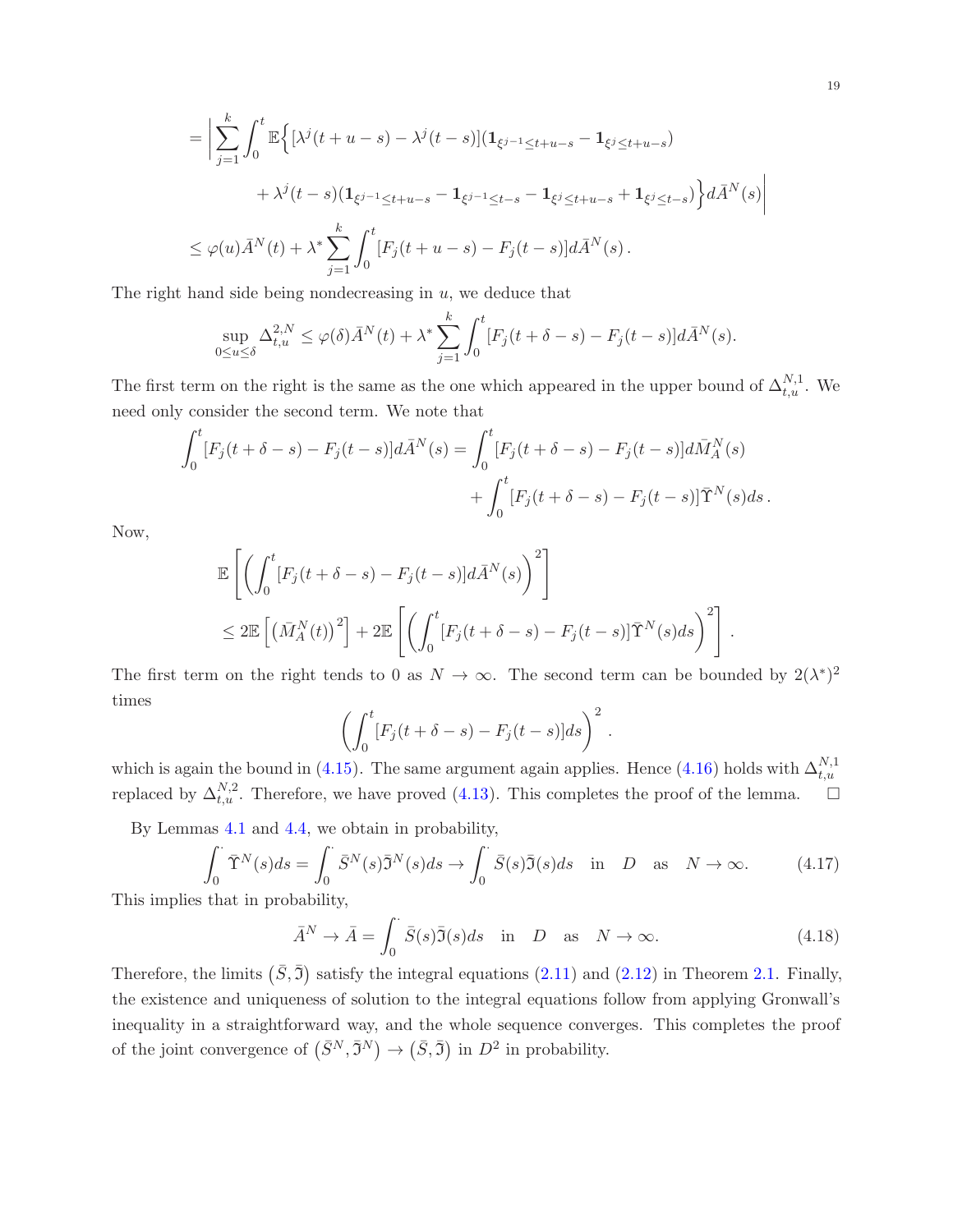4.2. Convergence of  $(\bar{E}^N, \bar{I}^N, \bar{R}^N)$ . The proof for the convergence of  $(\bar{E}^N, \bar{I}^N, \bar{R}^N)$  follows essentially the same argument as in Section 6 of [\[15\]](#page-21-0). We highlight the key steps and differences below.

For the initially exposed and infectious individuals, let

$$
\begin{aligned} \bar E^N_0(t) &:= N^{-1}\sum_{j=1}^{E^N(0)}\mathbf{1}_{\zeta^0_j>t}\,, \quad \bar I^N_{0,1}(t) := N^{-1}\sum_{k=1}^{I^N(0)}\mathbf{1}_{\eta^0_k\cdot>t}\,, \quad \bar I^N_{0,2}(t) := N^{-1}\sum_{j=1}^{E^N(0)}\mathbf{1}_{\zeta^0_j+\eta^0_j>t}\,, \\ \bar R^N_{0,1}(t) &:= N^{-1}\sum_{k=1}^{I^N(0)}\mathbf{1}_{\eta^0_k\cdot t\leq t}\,, \quad \bar R^N_{0,2}(t) := N^{-1}\sum_{j=1}^{E^N(0)}\mathbf{1}_{\zeta^0_j+\eta^0_j\leq t}\,. \end{aligned}
$$

By the FLLN for empirical processes, we obtain the following lemma.

Lemma 4.5. *Under Assumptions [2.2](#page-5-1) and [2.3,](#page-5-2)*

$$
(\bar{E}_0^N, \bar{I}_{0,1}^N, \bar{I}_{0,2}^N, \bar{R}_{0,1}^N, \bar{R}_{0,2}^N) \to (\bar{E}_0, \bar{I}_{0,1}, \bar{I}_{0,2}, \bar{R}_{0,1}, \bar{R}_{0,2}) \quad \text{in} \quad D^5 \quad \text{as} \quad N \to \infty,
$$
\n
$$
(4.19)
$$

*in probability, jointly with the convergence*  $(\bar{3}_{0,1}^N, \bar{3}_{0,2}^N) \rightarrow (\bar{3}_{0,1}, \bar{3}_{0,2})$  *in* [\(4.6\)](#page-14-0)*, where* 

<span id="page-19-0"></span>
$$
\begin{aligned} \bar{E}_0(t) &= \bar{E}(0)G_0^c(t), \quad \bar{I}_{0,1}(t) = \bar{I}(0)F_{0,I}^c(t), \quad \bar{I}_{0,2}(t) = \bar{E}(0)\Psi_0(t), \\ \bar{R}_{0,1}(t) &= I(0)F_{0,I}(t), \quad \bar{R}_{0,2}(t) = \bar{E}(0)\Phi_0(t). \end{aligned}
$$

*Proof.* Recall the definition of  $(\tilde{J}_{0,1}^N, \tilde{J}_{0,2}^N)$  in [\(4.7\)](#page-14-1). Similarly, define  $(\tilde{E}_0^N, \tilde{I}_{0,1}^N, \tilde{I}_{0,2}^N, \tilde{R}_{0,1}^N, \tilde{R}_{0,2}^N)$  by replacing  $E^N(0)$  and  $I^N(0)$  with  $N\bar{E}(0)$  and  $N\bar{I}(0)$ , respectively, in the definitions of  $(\bar{E}_0^N, \bar{I}_{0,1}^N, \bar{I}_{0,2}^N, \bar{R}_{0,1}^N,$  $\bar{R}_{0,2}^N$ ). To prove the joint convergence of these newly defined processes, because of the independence of the sequences  $\{\lambda_j^0\}_{j\geq 1}$  and  $\{\lambda_k^{0,I}\}$  $\{k_n^{(0,1)}, k_{n+1}^{(0,1)}, \ldots \}$  it suffices to show the joint convergence of  $(\tilde{\mathfrak{I}}_{0,1}^N, \tilde{I}_{0,1}^N, \tilde{R}_{0,1}^N)$ and  $(\tilde{\mathfrak{I}}_{0,2}^N, \tilde{E}_0^N, \tilde{I}_{0,2}^N, \tilde{R}_{0,2}^N)$ , separately. By the FLLN for empirical processes, and by the i.i.d. assumption of  $\{\lambda_k^{0,I}\}$  ${k \choose k} k \ge 1$  and the definition of  $\eta_k^{0,I}$  $\lambda_k^{0,I}$  from  $\lambda_k^{0,I}$  $\binom{0,1}{k}$  in  $(2.4)$ , we obtain the joint convergence in probability

$$
(\tilde{\mathfrak{I}}_{0,1}^N, \tilde{I}_{0,1}^N, \tilde{R}_{0,1}^N) \to (\bar{\mathfrak{I}}_{0,1}, \bar{I}_{0,1}, \bar{R}_{0,1})
$$
 in  $D^3$  as  $N \to \infty$ .

Similarly, by he i.i.d. assumption of  $\{\lambda_j^0\}_{j\geq 1}$  and the definition of  $(\zeta_j^0, \eta_j^0)$  from  $\lambda_j^0$  in [\(2.3\)](#page-3-2), we obtain the joint convergence in probability

$$
(\tilde{\mathfrak{I}}_{0,2}^N, \tilde{E}_0^N, \tilde{I}_{0,2}^N, \tilde{R}_{0,2}^N) \to (\bar{\mathfrak{I}}_{0,2}, \bar{E}_0, \bar{I}_{0,2}, \bar{R}_{0,2}) \text{ in } D^4 \text{ as } N \to \infty.
$$

Then it suffices to show that in probability, as  $N \to \infty$ ,

$$
\left(\tilde{\mathfrak{I}}_{0,1}^{N} - \bar{\mathfrak{I}}_{0,1}^{N}, \tilde{\mathfrak{I}}_{0,2}^{N} - \bar{\mathfrak{I}}_{0,2}^{N}, \tilde{E}_{0}^{N} - \bar{E}_{0}^{N}, \tilde{I}_{0,1}^{N} - \bar{I}_{0,1}^{N}, \tilde{I}_{0,2}^{N} - \bar{I}_{0,2}^{N}, \tilde{R}_{0,1}^{N} - \bar{R}_{0,1}^{N}, \tilde{R}_{0,2}^{N} - \bar{R}_{0,2}^{N}\right) \to 0 \text{ in } D^{7}.
$$

The convergence of  $(\tilde{\mathfrak{I}}_{0,1}^N - \bar{\mathfrak{I}}_{0,1}^N, \tilde{\mathfrak{I}}_{0,2}^N - \bar{\mathfrak{I}}_{0,2}^N) \to 0$  is proved in [\(4.8\)](#page-14-2). For the other processes, see a similar argument in (4.10) and (4.11) in Section 4 of [\[15\]](#page-21-0). This completes the proof.

For the newly infected individuals, let

$$
\bar{E}_1^N(t) := N^{-1} \sum_{j=1}^{A^N(t)} \mathbf{1}_{\tau_i^N + \zeta_i > t}, \quad \bar{I}_1^N(t) := N^{-1} \sum_{i=1}^{A^N(t)} \mathbf{1}_{\tau_i^N + \zeta_i \le t < \tau_i^N + \zeta_i + \eta_i},
$$
\n
$$
\bar{R}_1^N(t) := N^{-1} \sum_{i=1}^{A^N(t)} \mathbf{1}_{\tau_i^N + \zeta_i + \eta_i \le t}.
$$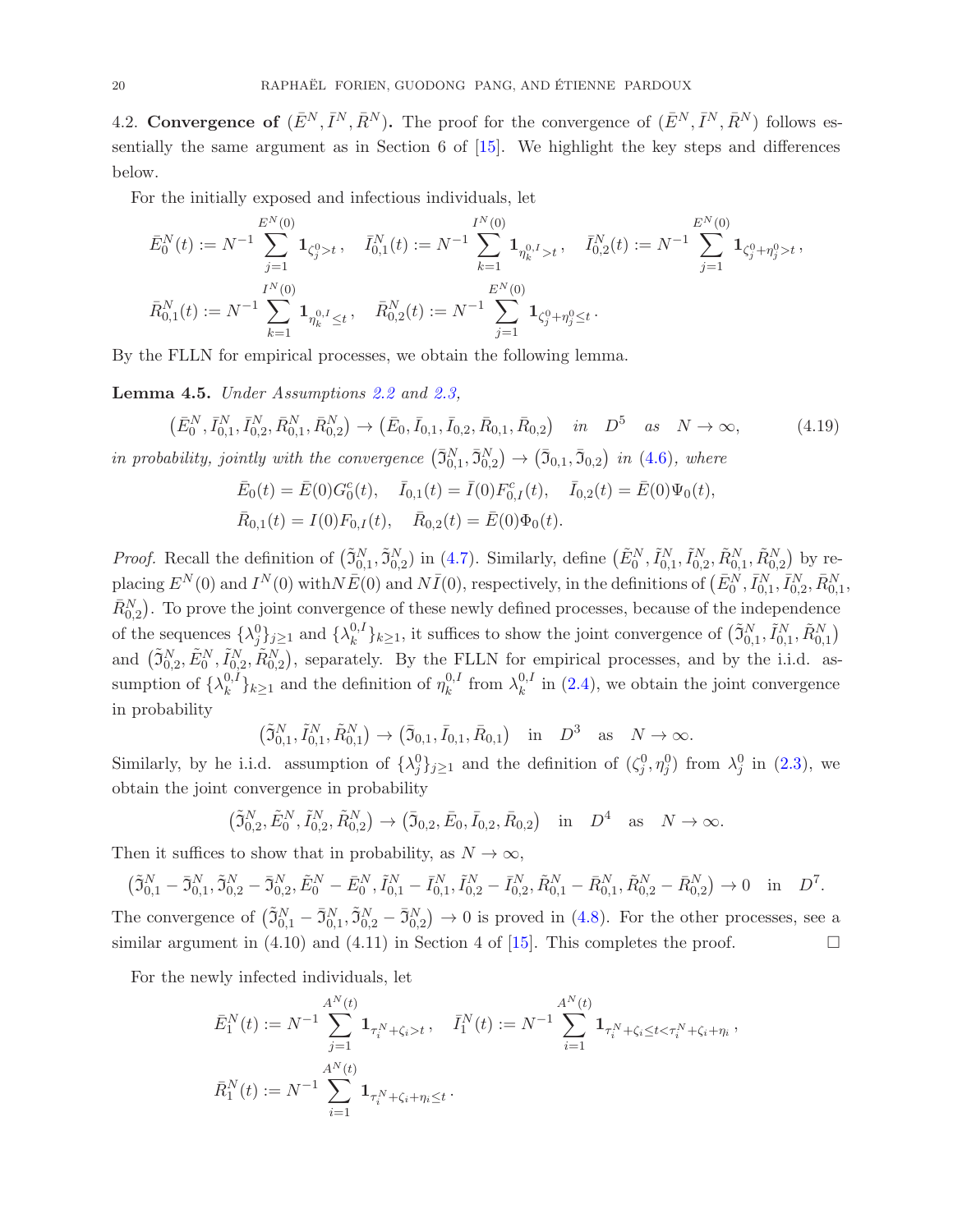Lemma 4.6. *Under Assumptions [2.1,](#page-4-0) [2.2](#page-5-1) and [2.3,](#page-5-2)*

<span id="page-20-5"></span>
$$
(\bar{E}_1^N, \bar{I}_1^N, \bar{R}_1^N) \to (\bar{E}_1, \bar{I}_1, \bar{R}_1) \quad in \quad D^3 \quad as \quad N \to \infty,
$$
\n(4.20)

*in probability, jointly with the convergence of*  $\bar{3}_1^N \rightarrow \bar{3}_1$  *in* [\(4.9\)](#page-15-2)*, where* 

$$
\bar{E}_1(t) := \int_0^t G^c(t-s)\bar{S}(s)\bar{\mathfrak{I}}(s)ds, \quad \bar{I}_1(t) := \int_0^t \Psi(t-s)\bar{S}(s)\bar{\mathfrak{I}}(s)ds,
$$
  

$$
\bar{R}_1(t) := \int_0^t \Phi(t-s)\bar{S}(s)\bar{\mathfrak{I}}(s)ds.
$$

*Proof.* Let

$$
\breve{E}_{1}^{N}(t) := N^{-1} \sum_{j=1}^{A^{N}(t)} G^{c}(t - \tau_{i}^{N}) = \int_{0}^{t} G^{c}(t - s) d\bar{A}^{N}(s),
$$

$$
\breve{I}_{1}^{N}(t) := N^{-1} \sum_{i=1}^{A^{N}(t)} \Psi(t - \tau_{i}^{N}) = \int_{0}^{t} \Psi(t - s) d\bar{A}^{N}(s),
$$

$$
\breve{R}_{1}^{N}(t) := N^{-1} \sum_{i=1}^{A^{N}(t)} \Phi(t - \tau_{i}^{N}) = \int_{0}^{t} \Phi(t - s) d\bar{A}^{N}(s).
$$

Recall the definition of  $\tilde{Z}_1^N(t)$  in [\(4.10\)](#page-15-3) and its convergence in [\(4.11\)](#page-15-4).

Define the map  $\Gamma$  from a nondecreasing function  $x \in D$  to the following integral functions:

$$
\left(\int_0^{\cdot} \bar{\lambda}(\cdot - s) dx(s), \int_0^{\cdot} G^c(\cdot - s) dx(s), \int_0^{\cdot} \Psi(\cdot - s) dx(s), \int_0^{\cdot} \Phi(\cdot - s) dx(s)\right) \in D^4.
$$

Then given the convergence of  $A^N$  in [\(4.18\)](#page-18-0), and applying the continuous mapping theorem, we obtain the joint convergence in probability:

$$
(\tilde{\mathfrak{I}}_1^N, \tilde{E}_1^N, \tilde{I}_1^N, \tilde{R}_1^N) \to (\bar{\mathfrak{I}}_1, \bar{E}_1, \bar{I}_1, \bar{R}_1) \text{ in } D^4 \text{ as } N \to \infty.
$$

Then it suffices to show that in probability,

$$
\left(\bar{\mathfrak{I}}_1^N - \breve{\mathfrak{I}}_1^N, \bar{E}_1^N - \breve{E}_1^N, \bar{I}_1^N - \breve{I}_1^N, \bar{R}_1^N - \breve{R}_1^N\right) \to 0 \quad \text{in} \quad D^4 \quad \text{as} \quad N \to \infty.
$$

The convergence  $\bar{3}_1^N - \tilde{3}_1^N \to 0$  is shown in Lemma [4.4](#page-15-1) (see equation [\(4.12\)](#page-15-5)). The convergence  $\bar{E}_1^N - \breve{E}_1^N \rightarrow 0$  follows essentially the same argument as Lemma 4.2 in [\[15\]](#page-21-0). The convergence  $\bar{I}_1^N - \check{I}_1^N \to 0$  follows essentially the same argument as Lemma 6.1 in [\[15\]](#page-21-0). Similarly for  $\bar{R}_1^N - \check{R}_1^N \to 0$ . This completes the proof.  $\Box$ 

Finally, observing that the processes  $(\bar{E}^N, \bar{I}^N, \bar{R}^N)$  can be written as sums of the processes in [\(4.19\)](#page-19-0) and [\(4.20\)](#page-20-5), and thus applying the continuous mapping theorem, we directly obtain the joint convergence  $(\bar{E}^N, \bar{I}^N, \bar{R}^N) \to (\bar{E}, \bar{I}, \bar{R})$  in  $D^3$  in probability.

#### **REFERENCES**

- <span id="page-20-4"></span><span id="page-20-1"></span>[1] Patrick Billingsley. *Convergence of probability measures*. John Wiley & Sons, 1999.
- <span id="page-20-2"></span>[2] Fred Brauer. Age-of-infection and the final size relation. *Mathematical Biosciences & Engineering*, 5(4):681, 2008.
- <span id="page-20-3"></span>[3] Fred Brauer, Carlos Castillo-Chavez, and Zhilan Feng. *Mathematical Models in Epidemiology*. Springer, 2019.
- [4] Tom Britton. Basic prediction methodology for covid-19: estimation and sensitivity considerations. *medRxiv preprint*, March 2020.
- <span id="page-20-0"></span>[5] Tom Britton and Etienne Pardoux eds. *Stochastic epidemic models with inference*. Springer, 2019.